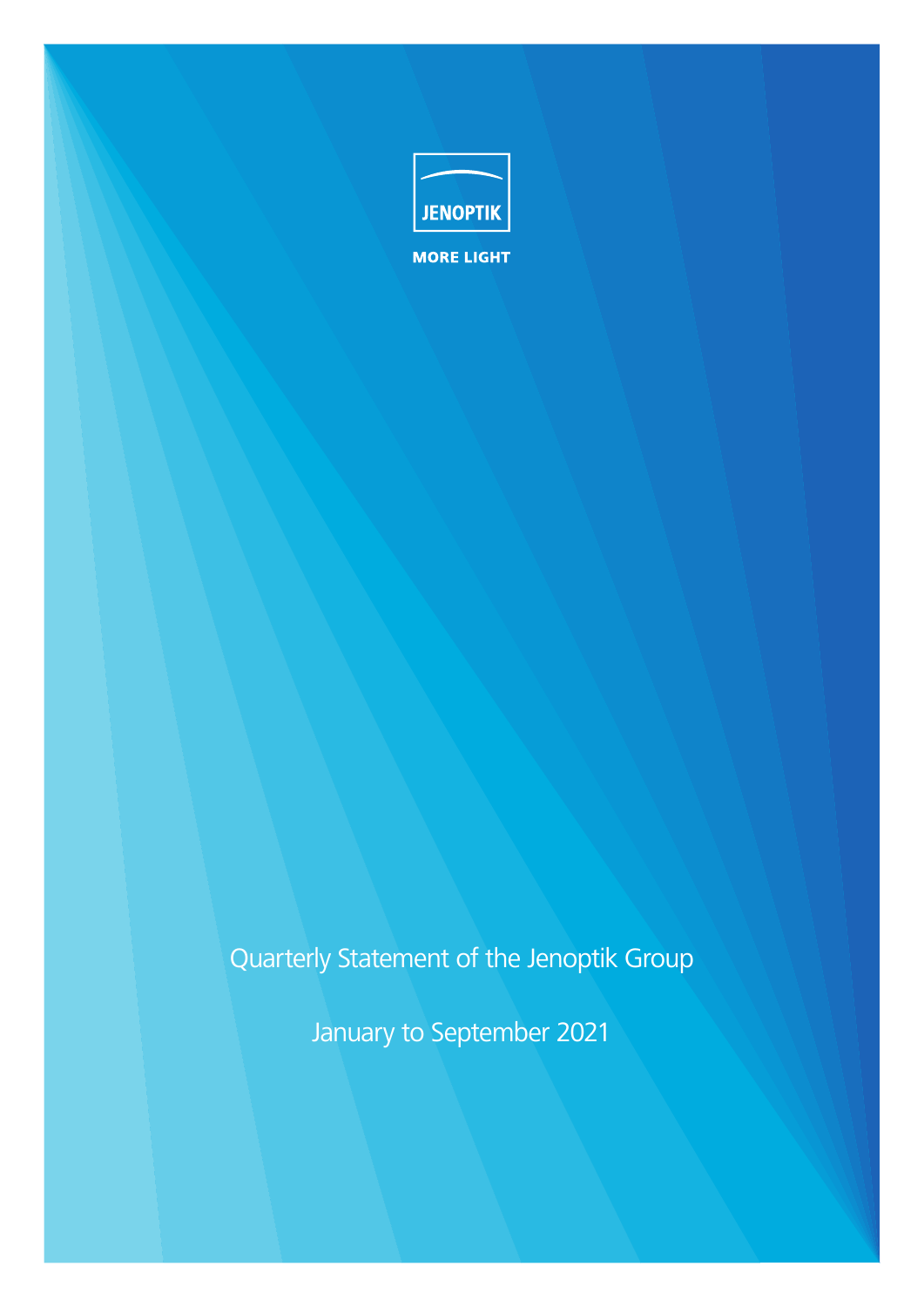## At a glance – Jenoptik Group

|                                       | Jan. - Sept. 2021 | Jan. - Sept. 2020 | Change in % | July - Sept. 2021 | July - Sept. 2020 | Change in % |
|---------------------------------------|-------------------|-------------------|-------------|-------------------|-------------------|-------------|
| Order intake (in million euros)       | 761.0             | 510.9             | 49.0        | 252.7             | 177.0             | 42.8        |
| Light & Optics                        | 436.1             | 217.3             | 100.7       | 166.5             | 76.1              | 118.8       |
| Light & Production                    | 143.6             | 119.0             | 20.7        | 34.0              | 55.7              | $-38.9$     |
| Light & Safety                        | 86.7              | 66.1              | 31.1        | 22.1              | 24.3              | $-9.0$      |
| <b>VINCORION</b>                      | 91.5              | 105.2             | $-13.1$     | 28.0              | 20.9              | 33.8        |
| Other <sup>1</sup>                    | 3.2               | 3.3               |             | 2.1               | 0.0               |             |
| Revenue (in million euros)            | 609.2             | 505.0             | 20.6        | 220.0             | 176.1             | 24.9        |
| Light & Optics                        | 324.3             | 212.5             | 52.6        | 117.0             | 73.1              | 60.2        |
| Light & Production                    | 121.3             | 116.3             | 4.3         | 43.2              | 43.6              | $-1.0$      |
| Light & Safety                        | 72.3              | 82.1              | $-11.9$     | 29.5              | 26.3              | 12.2        |
| <b>VINCORION</b>                      | 89.8              | 91.0              | $-1.4$      | 29.7              | 32.3              | $-7.8$      |
| Other <sup>1</sup>                    | 1.5               | 3.1               |             | 0.4               | 0.8               |             |
| EBITDA (in million euros)             | 121.2             | 66.6              | 81.9        | 47.5              | 28.8              | 65.1        |
| Light & Optics                        | 97.9              | 46.2              | 111.8       | 32.3              | 16.2              | 99.5        |
| Light & Production                    | 12.6              | 4.6               | 174.2       | 9.0               | 9.0               | $-0.8$      |
| Light & Safety                        | 8.6               | 13.5              | $-36.1$     | 5.3               | 2.9               | 81.9        |
| <b>VINCORION</b>                      | 10.5              | 6.9               | 52.4        | 4.1               | 2.7               | 50.9        |
| Other <sup>1</sup>                    | $-8.4$            | $-4.5$            |             | $-3.2$            | $-2.1$            |             |
| <b>EBITDA</b> margin                  | 19.9%             | 13.2%             |             | 21.6%             | 16.4%             |             |
| Light & Optics <sup>2</sup>           | 30.1%             | 21.6%             |             | 27.5%             | 22.1%             |             |
| Light & Production <sup>2</sup>       | 10.4%             | 4.0%              |             | 20.7%             | 20.7%             |             |
| Light & Safety <sup>2</sup>           | 11.9%             | 16.5%             |             | 17.9%             | 11.0%             |             |
| VINCORION <sup>2</sup>                | 11.6%             | 7.5%              |             | 13.8%             | 8.5%              |             |
| EBIT (in million euros)               | 80.5              | 32.7              | 146.4       | 34.2              | 17.1              | 100.3       |
| <b>EBIT margin</b>                    | 13.2%             | 6.5%              |             | 15.6%             | 9.7%              |             |
| Earnings after tax (in million euros) | 66.2              | 24.4              | 171.1       | 28.5              | 13.9              | 105.4       |
| Earnings per share (in euros)         | 1.12              | 0.43              | 163.8       | 0.47              | 0.24              | 95.7        |
| Free cash flow (in million euros)     | 17.7              | 13.4              | 31.9        | 6.2               | $-2.6$            | n/a         |
| Cash conversion rate                  | 14.6%             | 20.1%             |             | 13.0%             | < 0               |             |

|                                           | Sept. 30, 2021 | Dec. 31, 2020 | Sept. 30, 2020 |
|-------------------------------------------|----------------|---------------|----------------|
| Order backlog (in million euros)          | 616.8          | 460.1         | 496.7          |
| Light & Optics                            | 288.0          | 179.1         | 163.0          |
| Light & Production                        | 96.0           | 74.7          | 99.7           |
| Light & Safety                            | 61.4           | 46.0          | 51.6           |
| VINCORION                                 | 169.7          | 160.3         | 182.2          |
| Other <sup>1</sup>                        | 1.6            | 0.0           | 0.1            |
| Frame contracts (in million euros)        | 65.6           | 42.3          | 49.9           |
| Employees (head count and incl. trainees) | 4,316          | 4,472         | 4,433          |
| Light & Optics                            | 1,942          | 1,845         | 1,796          |
| Light & Production                        | 869            | 1,040         | 1,050          |
| Light & Safety                            | 496            | 489           | 486            |
| <b>VINCORION</b>                          | 723            | 775           | 788            |
| Other <sup>1</sup>                        | 286            | 323           | 313            |
|                                           |                |               |                |

<sup>1</sup> Other includes Corporate Center (holding, shared services, real estate) and consolidation.

² Based on total revenue

Please note that there may be rounding differences in this statement compared to the mathematically exact amounts (currency units, percentages)

OTTO Vision Technology GmbH (OTTO) has been part of the Light & Optics division since January 1, 2021. In the prior year the company was part of the Light & Production division. For this reason, the figures reported here for the comparative periods differ from the figures in the respective prior-year reports.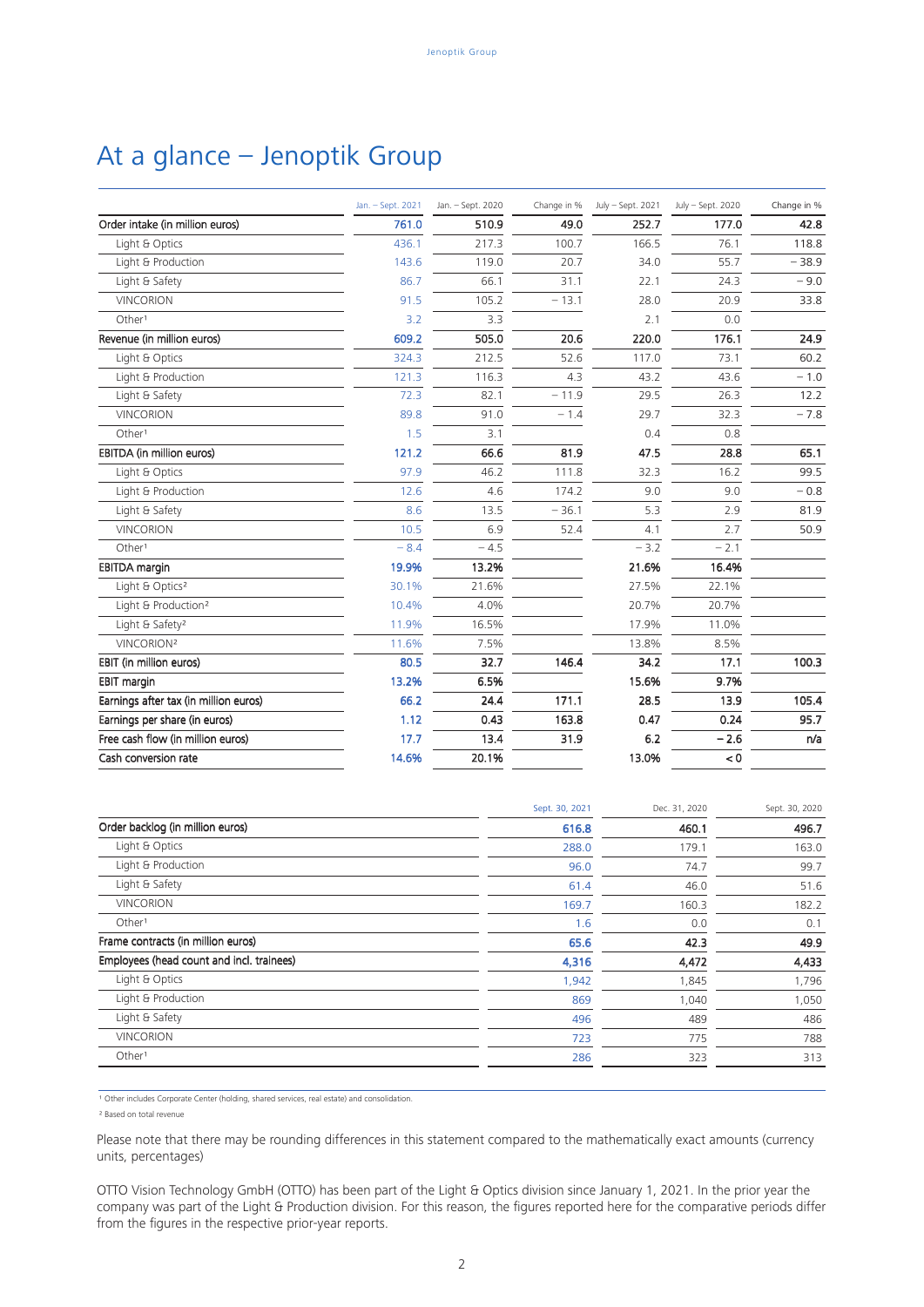# Summary of Business Performance, January to September 2021

- Jenoptik posted another record EBITDA in the first nine months of 2021, together with a strong order intake and revenue.
- Strong order intake: From January through September 2021, the Jenoptik Group's order intake increased to 761.0 million euros, a considerable improvement on the prior-year figure of 510.9 million euros. The order backlog grew to a value of 616.8 million euros (31/12/2020: 460.1 million euros). See Earnings Position – page 8
- Revenue up on prior year: Over the reporting period, revenue of 609.2 million euros was 20.6 percent higher than in the prior-year period (prior year: 505.0 million euros), particularly due to the contribution made by the Light & Optics division. See Earnings Position – page 6
- High profitability: EBITDA increased to 121.2 million euros (prior year: 66.6 million euros), assisted by strong operating performance and positive one-off effects in connection with the acquisitions made in 2020. The EBIT margin accordingly saw a sharp rise, to 19.9 percent (prior year: 13.2 percent). See Earnings Position – page 7
- Financial power further boosted: Debenture bonds worth 400 million euros were successfully placed. Free cash flow improved to 17.7 million euros (prior year: 13.4 million euros). The balance sheet and financing structure remained highly robust. At 46.0 percent, the equity ratio was down on the figure of 51.5 percent at the end of 2020.

See Financial and Asset Position – page 9

• Division highlights

Light & Optics: Order intake significantly up on prior year at 436.1 million euros; all areas, including TRIOPTICS for the first time, contributed to a sharp rise in revenue; high profitability thanks to strong operating performance and one-off effect in connection with the acquisition of TRIOPTICS; EBITDA margin at 30.1 percent (prior year: 21.6 percent); sharp rise in free cash flow.

Light & Production: Order intake strongly up on prior-year period; revenue up on prior year; restructuring measures contributed to improved profitability; earnings up on prior year.

Light & Safety: Order intake up on prior-year period, resulting in appreciable increase in order backlog; revenue and earnings sharply down on prior year due to project-based business; reduction attributable to pandemic-related delays in deliveries of electronic components, especially in the first half-year, and later placement of orders.

VINCORION: Project postponements resulted in significant reduction in order intake; revenue at approximately prior-year level; earnings up on prior year.

See Segment Report – from page 12 on

• Guidance confirmed: For the 2021 fiscal year, the Executive Board is forecasting revenue of between 880 and 900 million euros and an EBITDA margin of between 19.0 and 19.5 percent. See Forecast Report – page 18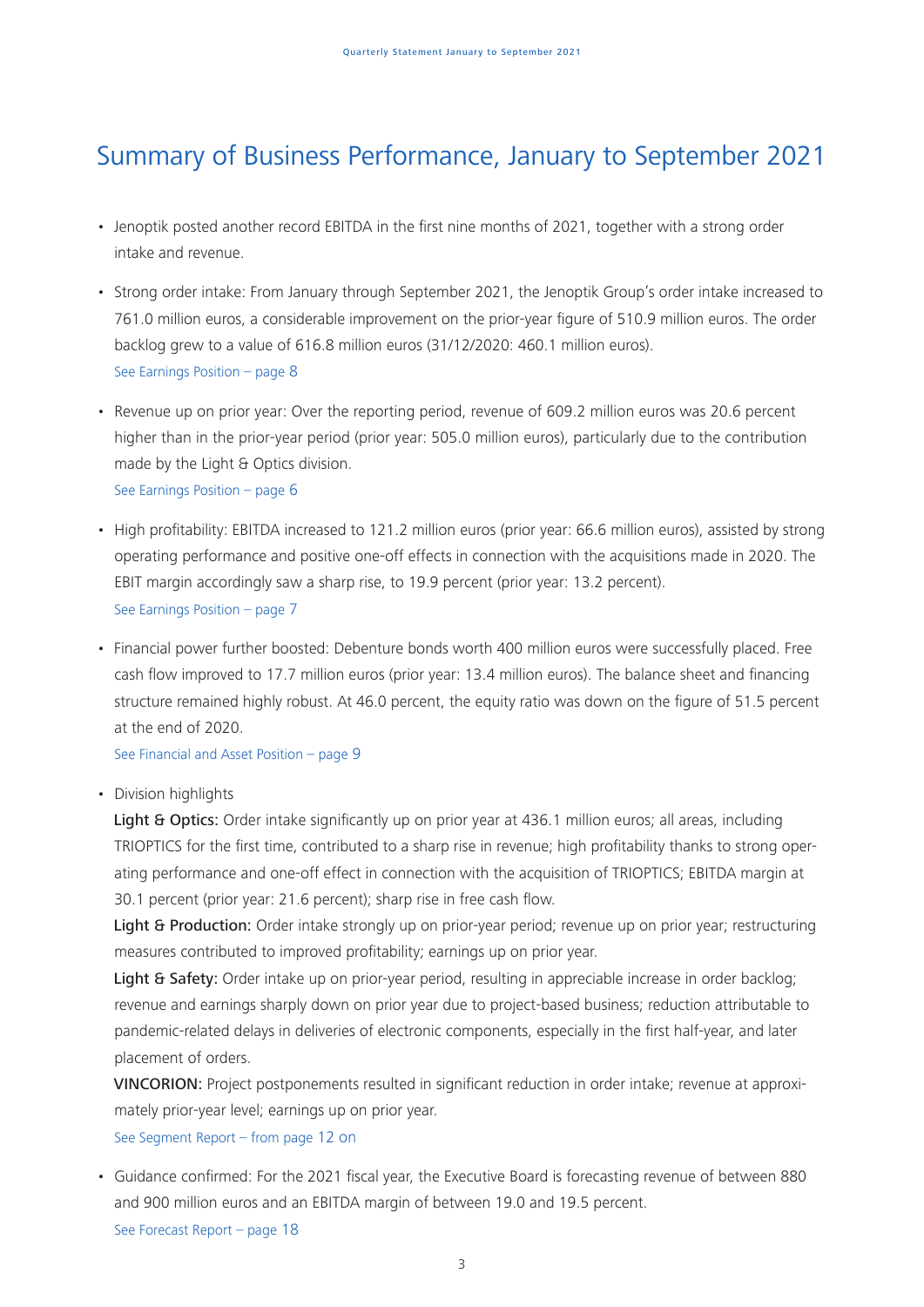## Business and Framework Conditions

## Group Structure and Business Activity

Jenoptik is a global photonics group and a supplier of highquality and innovative capital goods. The Group is thus primarily a technology partner to industrial companies. In the Light & Safety and VINCORION divisions, the company is also a supplier to the public sector, in part indirectly through system integrators.

Jenoptik provides the majority of its products and services to the photonics market. Our key markets primarily include the semiconductor equipment industry, the medical technology, consumer electronics and electronics production, automotive and mechanical engineering, traffic, aviation, and security and defense technology industries.

The Jenoptik Group operates in the three following photonics divisions:

- Light & Optics
- Light & Production
- Light & Safety

In addition, its mechatronic activities are managed under the VINCORION brand.

The three photonics divisions build on extensive expertise in optics, sensors, imaging, robotics, data analysis, and humanmachine interfaces.

This organizational structure enables a good market and customer-driven approach to doing business. Business operations have been consolidated according to a common understanding of markets and customers based on the same business models. This helps to increase the reach of our products and solutions and opens up improved growth opportunities.

More information on the Group structure and business activity can be found in the 2020 Annual Report, from page 78 on.

### Purchases and sales of companies

As it continues to focus its business on photonic applications, Jenoptik concluded an agreement on the sale of its crystal growth business to Hellma Materials in early July 2021. The closing date was August 31, 2021.

Also in July 2021, Jenoptik reported the sale of its non-optical process metrology business for grinding machines to Marposs, allowing it to sharpen its focus on those areas of metrology in which the Group is well positioned on the global market. The closing date was July 30, 2021.

There were no other purchases or sales of companies in the first nine months of 2021.

In October 2021, Jenoptik signed an agreement to acquire Berliner Glas Medical and the SwissOptic companies. In addition to accelerating growth and sharpening Jenoptik's focus on photonics, the acquisition will enable the Group to expand its global presence in attractive markets, particularly in the semiconductor industry and medical technology, as well as boost its product and technology portfolio (more information on the acquisition can be found in the Segment Report, page 13).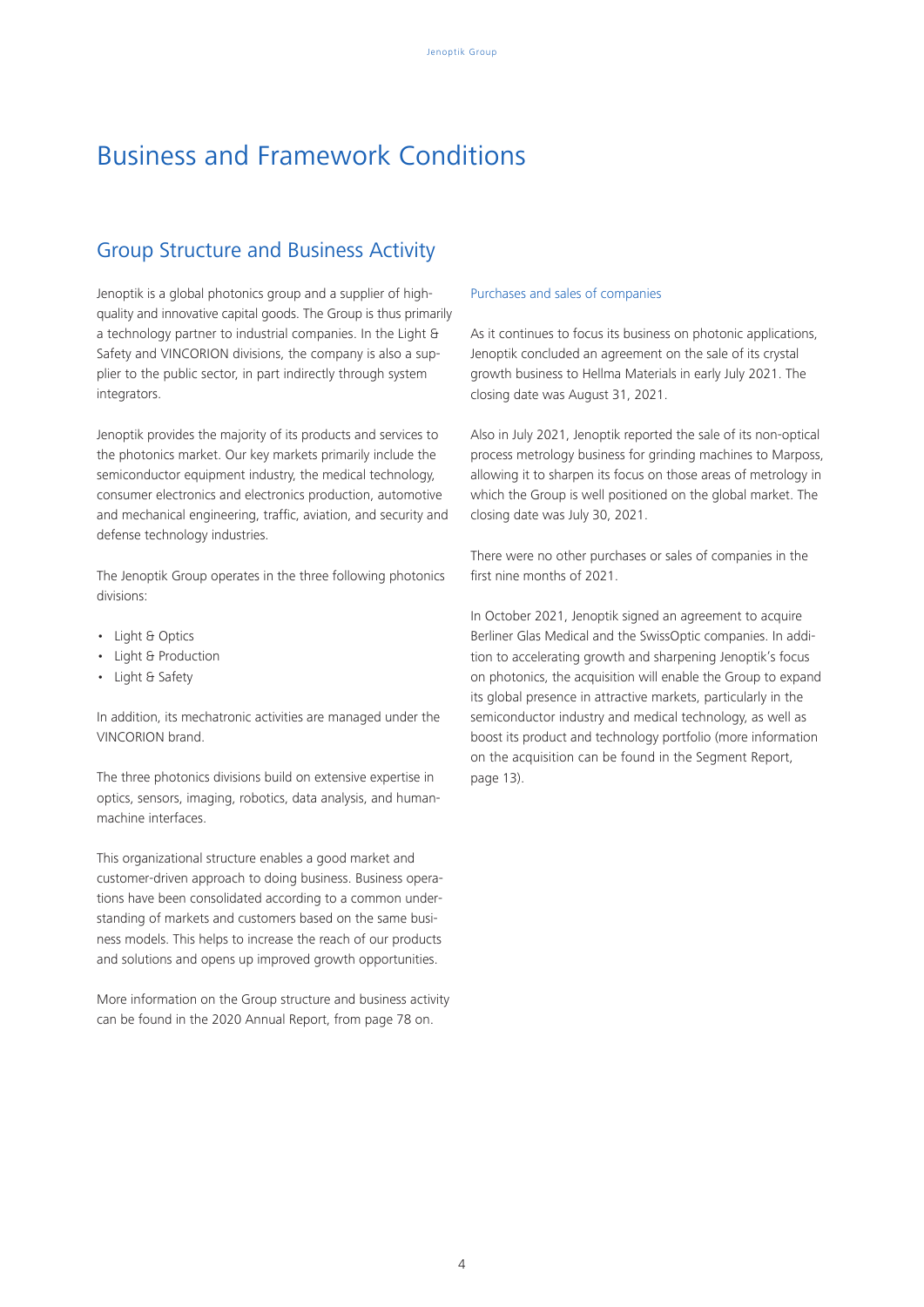## Targets and Strategies

At the heart of our strategy and future development is a concentration on photonic technologies for high-growth markets. Over the coming years, Jenoptik aims to push on with its plan to become a global, streamlined photonics company. Our main aim is to target markets where technological expertise justifies a price premium. Our solutions contribute to increased efficiency and precision of our customers' products and processes as well as to resource conservation and more sustainability. A concentration on optics and photonic technologies is at the heart of our "Strategy 2022," and we are also focused on internationalization and innovation. By 2022, we want to increase our R+D output, including developments on behalf of customers, to around 10 percent of revenue. Diversity and international mindedness will also mark out Jenoptik more strongly than ever before.

In order to implement the growth strategy, we

- are focusing on our core areas of expertise in the field of photonics and optics,
- are actively managing our portfolio with a view to additional purchases as well as transformational acquisitions and selective divestments,
- are continuing to work on further internationalization in conjunction with greater vertical integration and customer proximity in our growth regions,
- want to drive innovation even more strongly and be an innovation leader in our markets,
- are ensuring greater sustainability and resource conservation, as well as helping to achieve global sustainability targets, with our photonic products and solutions,
- are expanding our system and application expertise and developing as a solutions provider,
- are continuing to steadily strengthen our financial resources, and
- are promoting an active cultural change within the company.

For more information on the strategic trajectory of the Jenoptik Group, we refer to the 2020 Annual Report and the details given in the "Targets and Strategies" chapter from page 84 on, as well as on the Jenoptik website.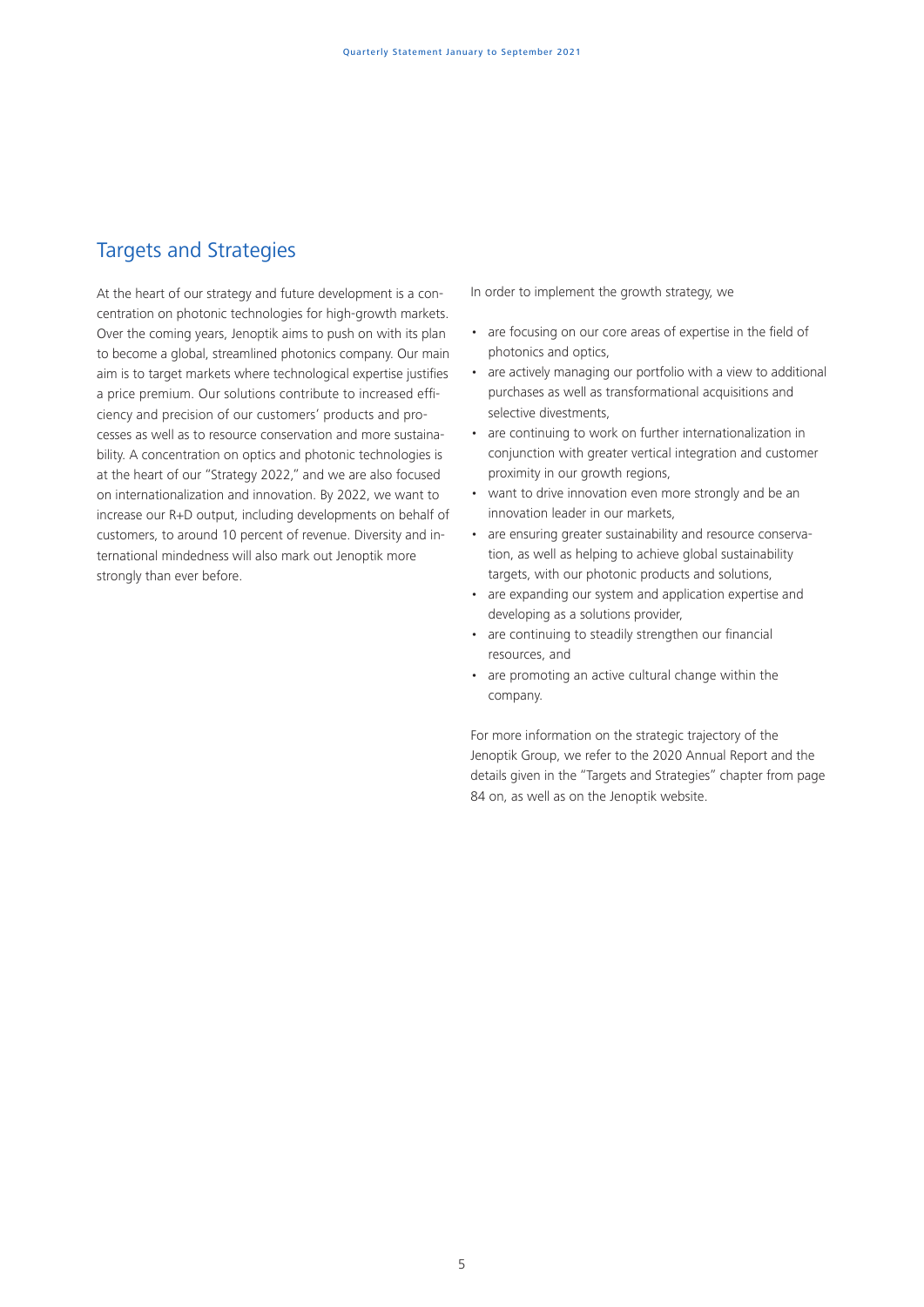## Earnings, Financial and Asset Position

The tables in the Interim Statement, which show a breakdown of the key indicators by segment, include the Corporate Center (holding company, shared services, real estate) and consolidation effects under "Other". Jenoptik operates in the following reportable segments: the Light & Optics, Light & Production, Light & Safety, and VINCORION divisions.

Over the first nine months of 2021, Covid-19 continued to impact on the operating activities of the Jenoptik businesses and thus on the company's earnings, financial, and asset positions.

### Earnings Position

In the 2020 fiscal year, Jenoptik reported figures adjusted for structural and portfolio measures (merger costs, consolidation or closure of sites, restructuring, cost-cutting programs, and in connection with M+A activities). These adjustments are no longer being made in the current fiscal year. Prior-year figures are also non-adjusted. In the information provided on business performance in the segments, it should be noted that OTTO Vision Technology GmbH (OTTO) was reclassified into the Light & Optics division (formerly Light & Production) as of January 1, 2021. This reclassification has been accounted for accordingly in the prior-year figures.

Jenoptik posted another record EBITDA in the first nine months of 2021, together with strong order intake and revenue figures. Business with the semiconductor equipment industry continued to grow. The biophotonics business and TRIOPTICS continued the very positive development, and there were also signs of recovery in the automotive industry. By contrast, the aviation industry remained hamstrung by the coronavirus pandemic.

Over the first nine months of 2021, the Group generated revenue of 609.2 million euros (prior year: 505.0 million euros), a significant 20.6 percent up on the prior-year figure.

In the Light & Optics division, revenue growth was facilitated by sustained strong demand in the semiconductor equipment business, and good growth in the Biophotonics area. In addition, there was a contribution from TRIOPTICS due to the inclusion over the full nine-months period and the good development. The slight pick-up in demand from the automotive industry was reflected in the Light & Production division's revenue figure, which was up on the prior year. The decrease in revenue in the Light & Safety division is primarily attributable to the strongly project-based nature of its business, delays in the placement of orders, and pandemic-related delays in deliveries of electronic components, particularly in the first half-year. VINCORION's revenue almost reached the prior-year level, partly due to weaker business in the Ground Based Air Defense area.

TRIOPTICS was the main contributor to the significant increase in revenue in the Asia/Pacific region in the first nine months of 2021. Group revenue in the Americas also increased. In these two strategic priority regions, combined revenue came to 273.1 million euros, or 44.8 percent of total revenue, and was thus sharply up on the prior-year figure of 192.3 million euros or 38.1 percent. Europe also saw revenue growth, while the Middle East/Africa region contracted over the period covered by the report. The share of international revenue increased to 75.1 percent (prior year: 73.2 percent).

The cost of sales rose to 414.8 million euros (prior year: 336.2 million euros) and thus at a slightly stronger rate than revenue. This was mainly due to higher material costs, PPA impacts arising from depreciation / amortization on technology, and the remeasurement of inventories, totaling minus 3.3 million euros (prior year: minus 0.9 million euros). The gross profit of 194.4 million euros was, however, up on the prior-year figure of 168.9 million euros; the gross margin came to 31.9 percent (prior year: 33.4 percent).

#### Revenue

| in million euros   | $1/1$ to<br>30/9/2021 | $1/1$ to<br>30/9/2020 | Change in % |
|--------------------|-----------------------|-----------------------|-------------|
| Group              | 609.2                 | 505.0                 | 20.6        |
| Light & Optics     | 324.3                 | 212.5                 | 52.6        |
| Light & Production | 121.3                 | 116.3                 | 4.3         |
| Light & Safety     | 72.3                  | 82.1                  | $-11.9$     |
| <b>VINCORION</b>   | 89.8                  | 91.0                  | $-1.4$      |
| Other              | 1.5                   | 3.1                   |             |

#### R+D Output

| in million euros                       | $1/1$ to<br>30/9/2021 | $1/1$ to<br>30/9/2020 | Change in % |
|----------------------------------------|-----------------------|-----------------------|-------------|
| R+D output                             | 55.6                  | 52.9                  | 5.1         |
| R+D expenses                           | 30.5                  | 31.8                  | $-4.1$      |
| Capitalized development costs          | 7.4                   | 6.8                   | 8.9         |
| Developments on behalf of<br>customers | 17.7                  | 14.3                  | 23.5        |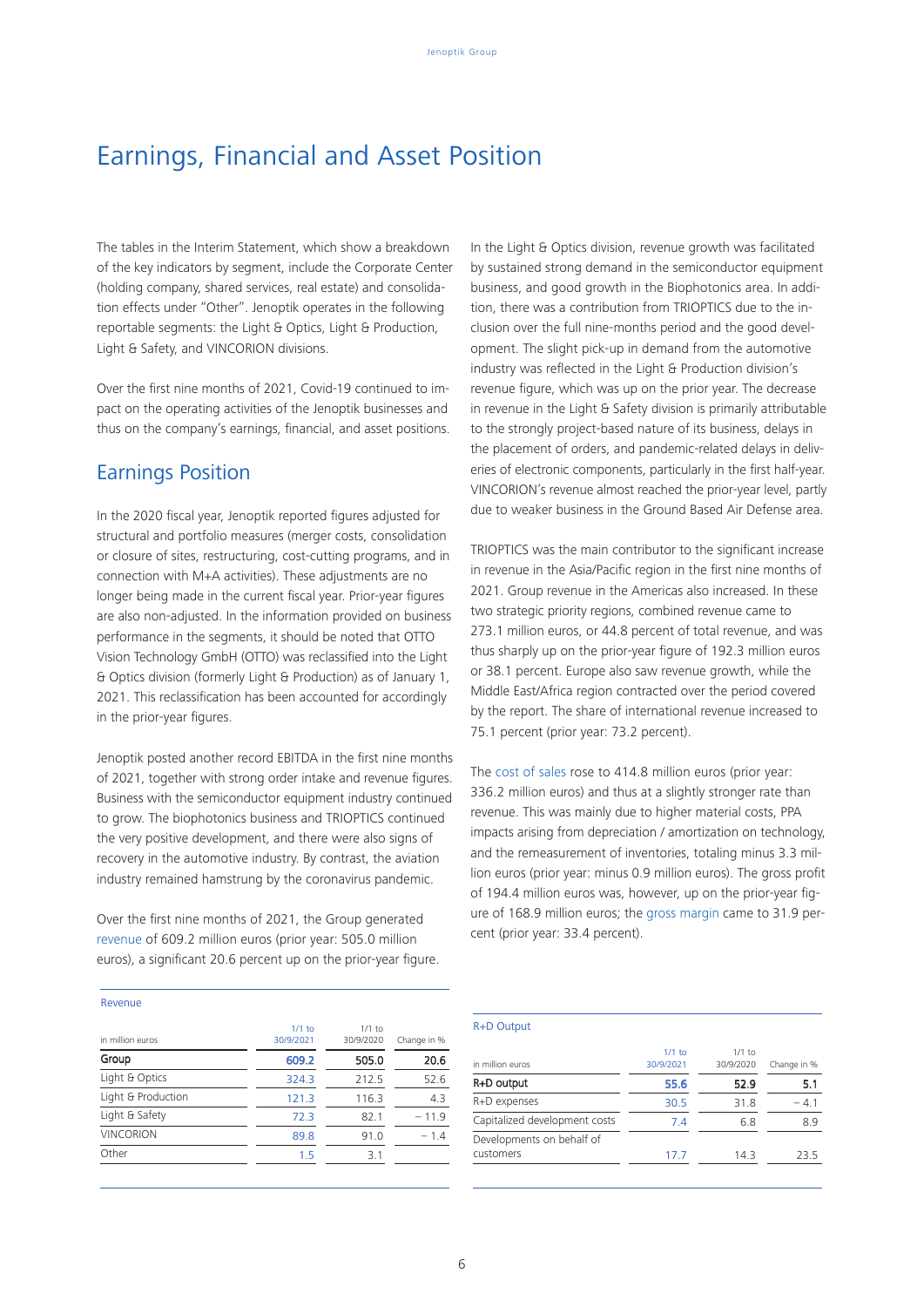Over the first nine months of the year, research and development expenses came to 30.5 million euros (prior year: 31.8 million euros). Development expenses on behalf of customers posted in cost of sales increased to 17.7 million euros (prior year: 14.3 million euros), in particular due to customer projects in the Light & Optics division and in VINCORION. The slight increase of 0.6 million euros in development costs to be capitalized was also the result of development projects in the Light & Optics division and in VINCORION. The Group's R+D output came to 55.6 million euros, an increase on the prior-year figure of 52.9 million euros, equating to a share of group revenue of 9.1 percent (prior year: 10.5 percent).

In the period from January through September 2021, selling expenses came to 71.2 million euros (prior year: 61.4 million euros). This increase is mainly due to the acquisition of TRIOPTICS and higher depreciation and amortization, in particular on customer relationships, in connection with PPA impacts. At 11.7 percent, the selling expenses ratio was slightly down on the prior-year level of 12.2 percent.

Administrative expenses amounted to 45.6 million euros (prior year: 42.9 million euros). The prior-year figure included TRIOPTICS' administrative expenses only for a few days. The latter, however, were largely offset by factors such as lower personnel expenses in the Group, in part following restructuring measures. The administrative expenses ratio fell to 7.5 percent (prior year: 8.5 percent).

Impairment gains and loses in connection with the valuation of trade receivables and contract assets amounted to minus 0.6 million euros (prior year: 2.2 million euros).

Other operating income and expenses came to 34.0 million euros (prior year: minus 2.4 million euros). The other operating income item includes one-off effects of around 25.6 million euros in connection with the valuation of conditional purchase price components arising from the acquisitions of TRIOPTICS and INTEROB. The prior year included restructuring costs in the other operating expenses item. In the present year, the reversal of provisions helped to reduce these costs.

Programs to limit the impacts of the Covid-19 pandemic such as short-time working allowances and government grants, especially abroad, were utilized in the amount of 2.9 million euros (prior year: 8.1 million euros), particularly up to and including the second quarter. They resulted in lower personnel costs, in particular, and thus had a positive influence on profitability.

Group profitability improved significantly over the reporting period from January through September 2021, assisted by strong operating performance, particularly in the second and third quarters. In addition to a significant rise in revenue, this also reflected the positive impacts arising from the restructuring measures implemented in 2020. The EBITDA item also includes the above-mentioned one-off effects of around 25.6 million euros in connection with the acquisitions of TRIOPTICS and INTEROB. The EBITDA margin rose to 19.9 percent (prior year: 13.2 percent). EBITDA grew to 121.2 million euros (incl. PPA impacts of minus 1.8 million euros) and was thus 81.9 percent up on the prior-year figure of 66.6 million euros (prior year: adjusted 73.9 million euros, with costs of 7.3 million euros for structural and portfolio measures).

#### EBITDA

| $1/1$ to<br>30/9/2021 | $1/1$ to<br>30/9/2020 | Change in % |
|-----------------------|-----------------------|-------------|
| 121.2                 | 66.6                  | 81.9        |
| 97.9                  | 46.2                  | 111.8       |
| 12.6                  | 4.6                   | 174.2       |
| 8.6                   | 13.5                  | $-36.1$     |
| 10.5                  | 6.9                   | 52.4        |
| $-8.4$                | $-4.5$                |             |
|                       |                       |             |

#### EBIT

| in million euros   | $1/1$ to<br>30/9/2021 | $1/1$ to<br>30/9/2020 | Change in % |
|--------------------|-----------------------|-----------------------|-------------|
| Group              | 80.5                  | 32.7                  | 146.4       |
| Light & Optics     | 80.0                  | 37.6                  | 112.7       |
| Light & Production | 4.4                   | $-4.4$                | n/a         |
| Light & Safety     | 3.5                   | 8.3                   | $-57.8$     |
| <b>VINCORION</b>   | 5.1                   | 1.7                   | 206.2       |
| Other              | $-12.6$               | $-10.5$               |             |
|                    |                       |                       |             |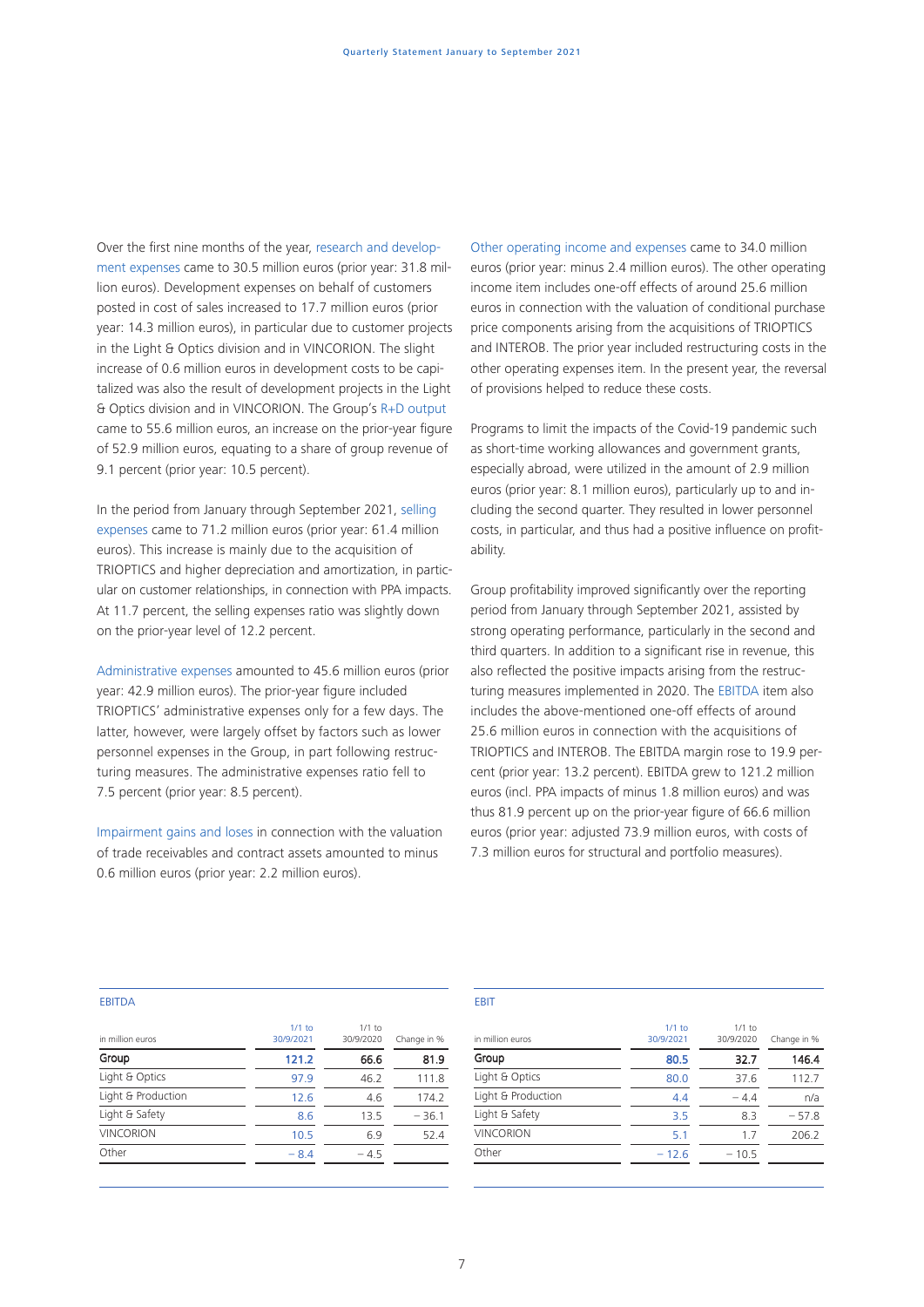In the first nine months of 2021, income from operations (EBIT) of 80.5 million euros was also well above the prior-year figure of 32.7 million euros. The group EBIT margin came to 13.2 percent (prior year: 6.5 percent). In addition to the abovementioned non-recurring income, the EBIT item also includes impacts arising from the purchase price allocations worth minus 12.1 million euros as a result of acquisitions in prior years (prior year: minus 5.9 million euros).

Financial income and financial expenses were below the prioryear figures. This was due to higher interest rates for financing, increased impairment losses on cash and cash equivalents, and the compounding of purchase price liabilities arising from company acquisitions, despite the negative currency impacts arising from the valuation of financial investments in the prior year. Investment income fell to 0.5 million euros (prior year: 1.6 million euros). Over the reporting period, the financial result was thus minus 5.5 million euros (prior year: minus 3.0 million euros).

At 74.9 million euros (prior year: 29.6 million euros), the Group achieved significantly higher earnings before tax. Income taxes came to 8.7 million euros (prior year: 5.2 million euros). The overall tax rate fell to 11.6 percent (prior year: 17.5 percent). This was due to regional profit distribution as of the reporting date, tax-neutral income from the valuation of the conditional purchase price components in connection with the 2020 acquisitions, and income from the sale of the non-optical process metrology business for grinding machines. The cash effective tax rate was 14.2 percent (prior year: 17.9 percent). Group earnings after tax increased sharply to 66.2 million euros (prior year: 24.4 million euros). Group earnings per share came to 1.12 euros (prior year: 0.43 euros).

The strong order intake seen in the first half-year 2021 was sustained into the third quarter, with growth of 42.8 percent compared to the prior-year quarter. In the period from January through September 2021, the order intake grew 49.0 percent to a value of 761.0 million euros (prior year: 510.9 million euros). Within the Light & Optics division, all areas, incl. TRIOPTICS, contributed to this rise. The order intake in the Light & Production division also grew considerably, as it did in the Light & Safety division, which posted significantly more orders, particularly in North America. In the latter division, the order intake is strongly influenced by projects and thus subject to fluctuations. VINCORION, by contrast, posted an order intake that was down on the prior year. Overall, the significant rise in the Group's order intake produced a strong increase in the book-to-bill ratio, to 1.25 (prior year: 1.01).

The order backlog increased to 616.8 million euros (31/12/2020: 460.1 million euros). Of this order backlog, 272.1 million euros or 44.1 percent (prior year: 221.7 million euros or 44.6 percent) are due to be converted to revenue in the present fiscal year.

As of September 30, 2021, there were also frame contracts worth 65.6 million euros (31/12/2020: 42.3 million euros). Frame contracts are contracts or framework agreements where the exact sum and time of occurrence cannot yet be specified precisely.

#### Order situation

| in million euros | $1/1$ to<br>30/9/2021 | $1/1$ to<br>30/9/2020 | Change in % |
|------------------|-----------------------|-----------------------|-------------|
| Order intake     | 761.0                 | 510.9                 | 49.0        |
|                  |                       |                       |             |
|                  | 30/9/2021             | 31/12/2020            | Change in % |
| Order backlog    | 616.8                 | 460.1                 | 34.1        |
| Frame contracts  | 65.6                  | 42.3                  | 55.2        |
|                  |                       |                       |             |

#### Employees (head count and incl. trainees)

|                    | 30/9/2021 | 31/12/2020 | Change in % |
|--------------------|-----------|------------|-------------|
| Group              | 4,316     | 4,472      | $-3.5$      |
| Light & Optics     | 1.942     | 1,845      | 5.3         |
| Light & Production | 869       | 1,040      | $-16.4$     |
| Light & Safety     | 496       | 489        | 1.4         |
| <b>VINCORION</b>   | 723       | 775        | $-6.7$      |
| Other              | 286       | 323        | $-11.5$     |
|                    |           |            |             |

8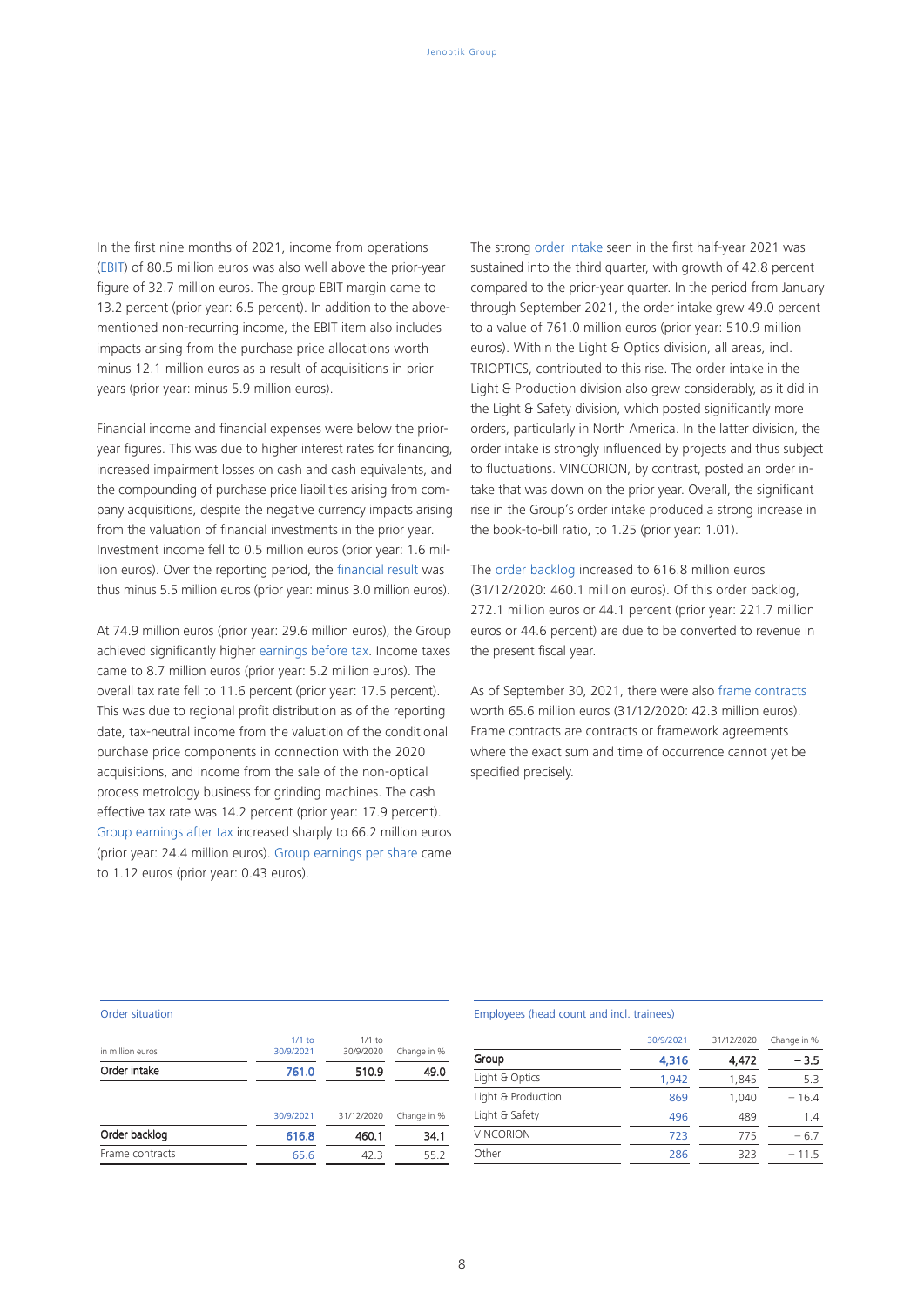As of September 30, 2021, the number of Jenoptik employees fell 3.5 percent, or by 156 persons, to 4,316 employees (31/12/2020: 4,472 employees). While employee numbers in the Light & Optics division rose slightly due to an increase in personnel in the semiconductor equipment and biophotonics areas, as well as in TRIOPTICS, they fell in both the Light & Production division and VINCORION, in part due to the restructuring measures implemented. In the US, employees were transferred to the Light & Optics division in the Other segment. At the end of September 2021, 1,066 people were employed at the foreign locations (31/12/2020: 1,112 employees).

Jenoptik had a total of 177 trainees as of September 30, 2021 (31/12/2020: 189 trainees).

Detailed information on the development of the divisions can be found in the Segment Report from page 12 on.

### Financial and Asset Position

The Group continues to ensure healthy balance sheet ratios and an ample supply of liquidity, and is thus in a very good financial and balance sheet position.

In March, Jenoptik placed sustainability-linked debenture bonds worth 400 million euros on the capital market on attractive terms. Of this sum, 130 million euros were already disbursed in March, the remaining 270 million euros in September 2021. The debenture bonds were significantly oversubscribed and comprise several tranches with terms of five, seven, and ten years, which were issued not only in euros but also, to a lesser extent, in US dollars. Investors from Germany and abroad were offered both fixed and variable interest rate options. The funds from the debenture bonds will give the Group room for maneuver for investments in its core business of photonics and in acquisitions. The purchase price payments to acquire the remaining 25 percent in TRIOPTICS at the end of 2021 and, in part, to acquire Berliner Glas Medical and the SwissOptic companies after the closing date are to be financed with these funds. In addition, utilization of the syndicated loan agreement was reduced by 110 million euros in April, and existing debenture bonds in the amount of 14 million euros were repaid early.

At the end of September 2021, the debt-to-equity ratio, that of borrowings to equity, was 1.17 (31/12/2020: 0.94). This was due to a lower increase in equity compared to borrowings (payment of the second tranche of the debenture bonds).

As of September 30, 2021, financial debt rose slightly more than cash and cash equivalents, resulting in a minor increase in net debt to 209.2 million euros (31/12/2020: 201.0 million euros). Therefore, the Group has sufficient financial leeway, both to ensure the company's planned strategic growth and to finance the acquisition of Berliner Glas Medical and the SwissOptic companies. As of September 30, 2021, the Group also had undrawn credit lines of over 200 million euros.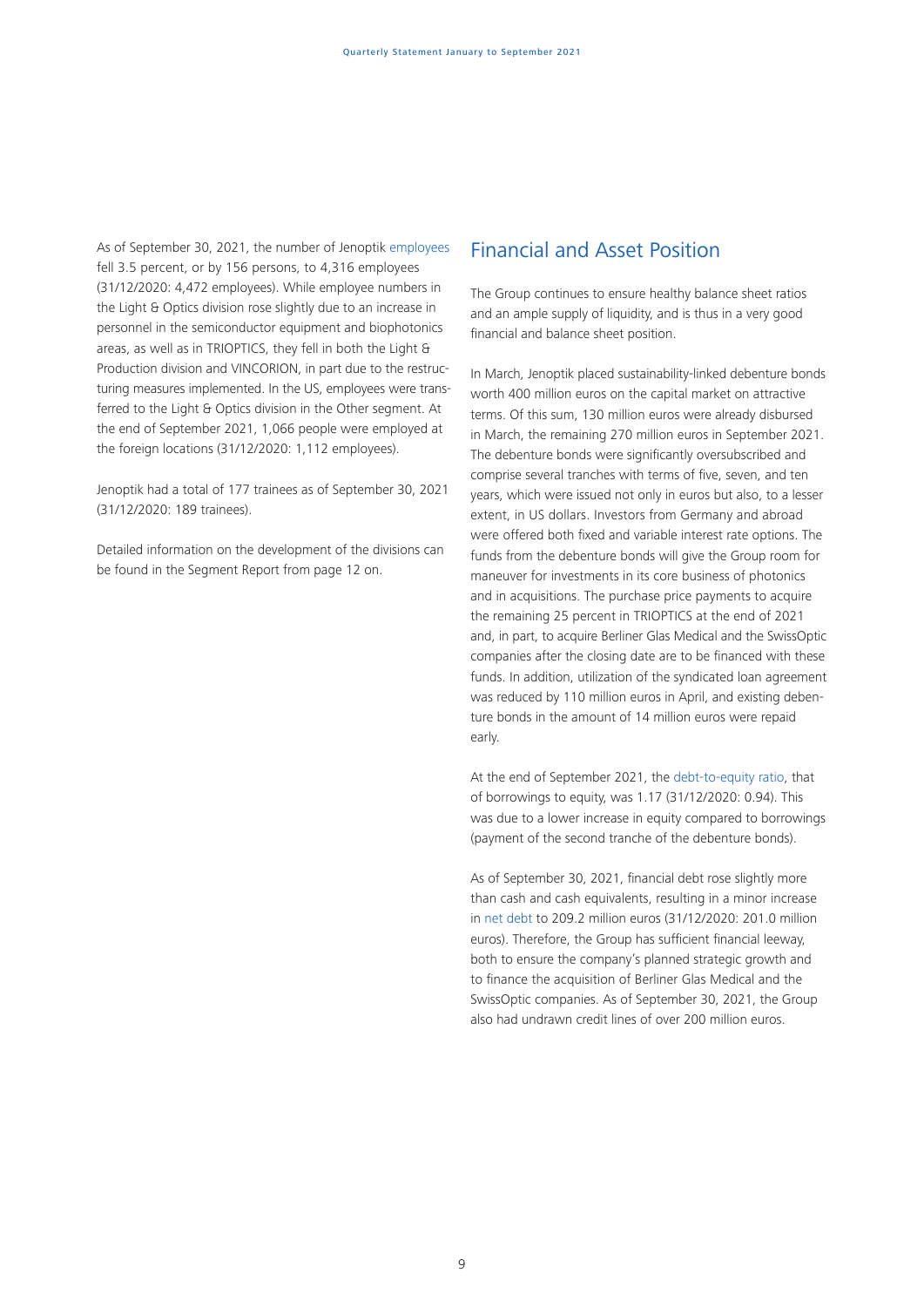Jenoptik invested 32.0 million euros in property, plant, and equipment and intangible assets over the reporting period, impacting on liquidity (prior year: 30.3 million euros). At 20.3 million euros, the largest share of capital expenditure was spent on property, plant, and equipment (prior year: 19.2 million euros), including new technical equipment and an expansion in production capacities. Capital expenditure declined in the Light & Production division; the prior year had included expenditure for the new build at the Villingen-Schwenningen site. Capital expenditure for intangible assets rose slightly to 11.6 million euros (prior year: 11.1 million euros). Investment was mainly attributable to costs in connection with setting up and launching an SAP S/4 HANA system and the development costs from internal projects to be capitalized. Scheduled depreciation and amortization increased to 40.8 million euros (prior year: 34.3 million euros), mainly due to impacts arising from the purchase price allocation (PPA impacts) for the companies acquired in the 2020 fiscal year.

Cash flows from operating activities increased to 42.2 million euros as of September 30, 2021 (prior year: 31.1 million euros). Earnings before tax were significantly up on the prior year, but included considerable non-cash income. This, together with the build-up of working capital, resulted in cash flows from operating activities rising by just 11.1 million euros.

At the end of September 2021, cash flows from investing activities came to minus 18.8 million euros (prior year: minus 176.5 million euros). Over the reporting period, this item was influenced by operating investment activities (expenditure for and proceeds from disposals of intangible assets and property, plant, and equipment) and receipts from the sale of the crystal growth and the non-optical metrology for grinding machines businesses. In the prior year, the largest impact had arisen from the payments to acquire TRIOPTICS and INTEROB, as well as from the net cash inflows from short-term investments.

Due to higher cash flows from operating activities before taxes and only a slight overall increase in net cash outflows from operating investment activities in the reporting period, the free cash flow rose to 17.7 million euros (prior year: 13.4 million euros). The free cash flow is calculated on the basis of the cash flow from operating activities before taxes less the expenditure for and proceeds from intangible assets and property, plant, and equipment. In the first nine months of 2021, the cash conversion rate came to 14.6 percent (prior year: 20.1 percent), reflecting the significant increase in EBITDA, which was influenced by non-cash income.

Cash flows from financing activities increased to 234.4 million euros in the nine-month period (prior year: 125.6 million euros), and were particularly influenced by the proceeds from the issue of the debenture bonds placed in March (tranches with value dates in March and September 2021). In addition, utilization of the syndicated loan agreement was reduced and existing debenture bonds were repaid early. The cash flows from financing activities item also includes the 14.3-millioneuro dividend paid to the shareholders of JENOPTIK AG in June.

At 1,638.8 million euros as of September 30, 2021, the value of the Jenoptik Group's total assets was considerably up on the 2020 year-end figure (31/12/2020: 1,338.8 million euros).

Non-current assets were only slightly changed on the yearend figure for 2020 and were worth 852.1 million euros (31/12/2020: 848.9 million euros). Although intangible assets increased in value from 487.1 million euros to 492.0 million euros, primarily due to currency effects and the capitalized development projects in the Group, these gains were largely offset by the fall in deferred taxes.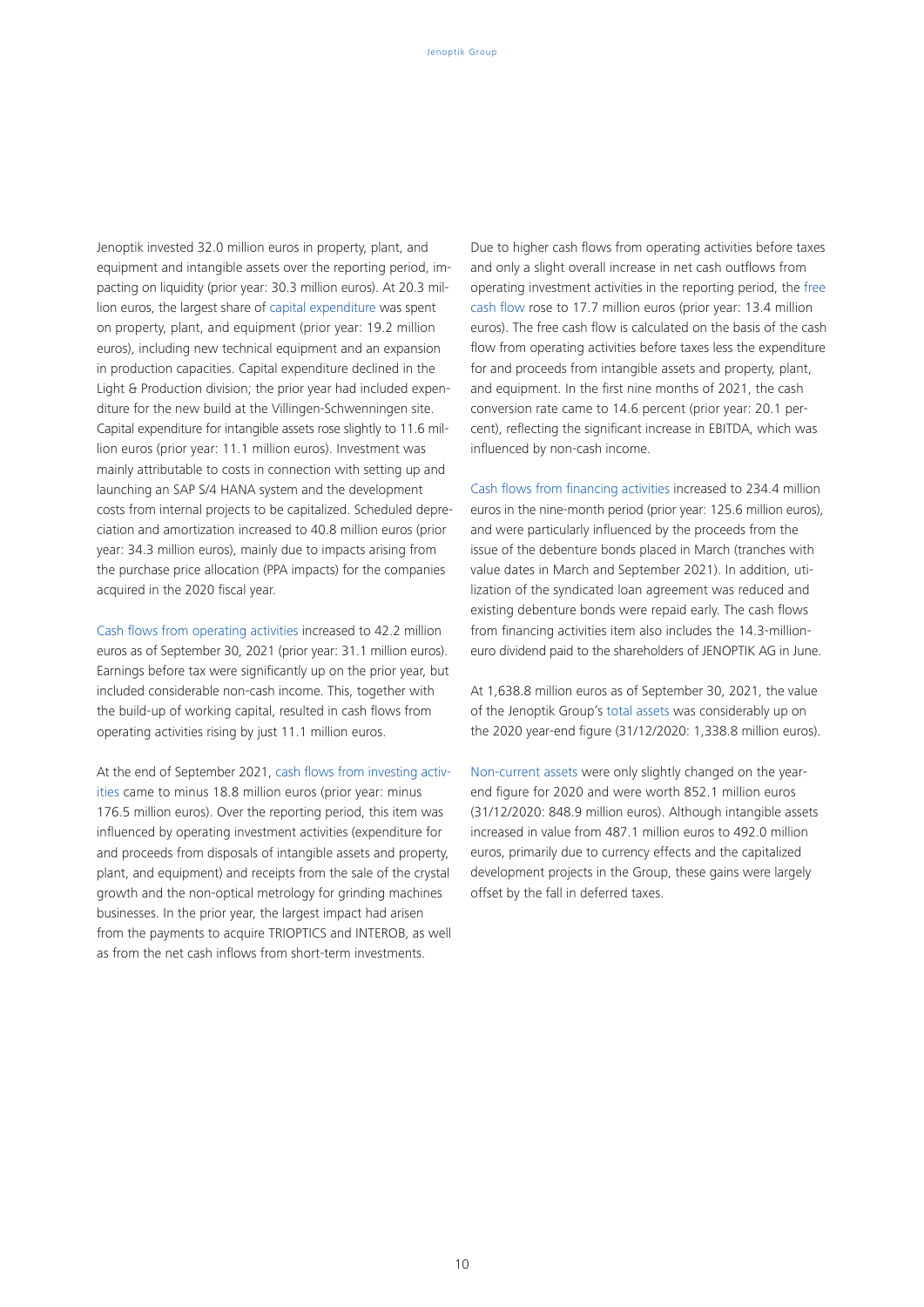Current assets rose sharply to 786.8 million euros (31/12/2020: 489.9 million euros). This was mainly due to the increase in cash and cash equivalents, from 63.4 million euros at the end of 2020 to 322.1 million euros at the end of September, following payment of the second tranche of debenture bonds. Overall, cash, cash equivalents, and current financial investments came to a value of 322.8 million euros on September 30, 2021 (31//12/2020: 68.3 million euros). Inventories also grew sharply in value, to 233.1 million euros (31/12/2020: 191.4 million euros), due to services performed in advance for future revenue. There was a slight increase in contract assets, particularly in the Light & Production division. By contrast, trade receivables fell 18.5 million euros, in particular due to a high level of receivables at year-end 2020 following strong revenue in the fourth quarter.

As of September 30, 2021, the working capital rose compared to year-end 2020, to 306.1 million euros (31/12/2020: 268.1 million euros / 30/9/2020: 271.1 million euros). On the assets side, the strong increase in inventories was not offset by the decrease in receivables throughout the nine-month period. On the liabilities side, the increase in contract liabilities was more than off-set by the decline in trade accounts payable. The working capital ratio, that of working capital to revenue based on the last twelve months, was marginally up on the figure at year-end 2020, at 35.1 percent, but down on the figure in the prior-year period (31/12/2020: 34.9 percent / 30/9/2020: 35.5 percent).

As of September 30, 2021, equity of 753.8 million euros was above the level as at year-end 2020 (31/12/2020: 689.4 million euros). In addition to the increase in net profit for the period, currency differences and actuarial effects also had a positive impact here. By contrast, the dividend for the shareholders of JENOPTIK AG and the minority shareholders of TRIOPTICS, a total of 16.0 million euros, had an equityreducing effect. Due to the increase in financial debt, the equity ratio fell to 46.0 percent (31/12/2020: 51.5 percent).

Non-current liabilities grew to 518.0 million euros (31/12/2020: 233.0 million euros), in the first nine months of 2021 mainly influenced by the issue of the debenture bonds in March. Five debenture bonds, worth around 130 million euros, were valuedated on March 31, 2021, six more worth around 270 million euros in September, and are included in the non-current financial debt item, which rose in value from 138.4 million euros at the end of 2020 to a figure of 460.8 million euros. At the end of 2020, this balance sheet item also included the debenture bonds issued in 2015 (31/12/2020: 69.0 million euros), which were reclassified to current liabilities. Due to higher interest rates and a positive development of plan assets, pension provisions decreased to 26.3 million euros (31/12/2020: 35.2 million euros). Lower conditional purchase price components from the acquisitions made in 2020 and the reclassification of purchase price components to current liabilities led to a reduction in other non-current liabilities.

Current liabilities fell to 367.1 million euros (31/12/2020: 416.4 million euros), in particular due to the repayment of the 110-million-euro syndicated loan, as well as the repayment of 14 million euros from the debenture bond issued in 2015 in April 2021. Trade accounts payable also decreased. The reduction in provisions in connection with the restructurings resulted in lower other current provisions. The increase in the other current non-financial liabilities item is chiefly due to the accrual of vacation entitlements throughout the year and Christmas bonuses. There was also an increase in contract liabilities due to project progress and in other current financial liabilities following the reclassification from non-current liabilities of purchase price components for the acquisitions undertaken in the prior year.

There were also no changes to assets and liabilties not included in the balance sheet; for more information on this, we refer to the details on page 117 of the 2020 Annual Report.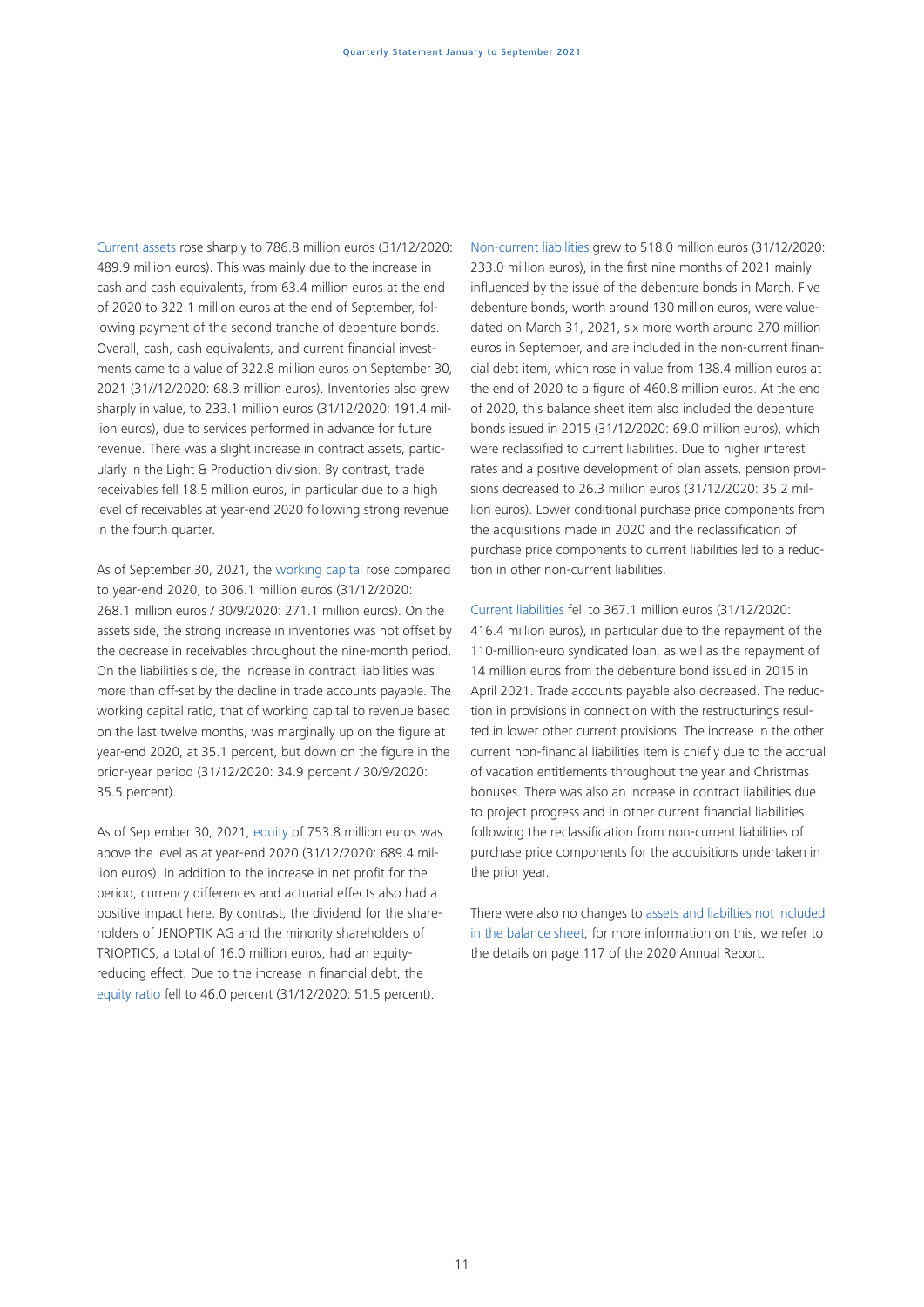## Segment Report

The revenue, order intake, and order backlog figures provided in the Segment Report concern business with external parties only.

### Light & Optics

When reading the information provided on business performance in the Light & Optics division, it should be noted that OTTO Vision GmbH (OTTO) was integrated into the division (previously Light & Production division) as of January 1, 2021 for the purpose of better utilizing synergies. Prior-year figures were adjusted accordingly.

On the closing date of September 24, 2020, Jenoptik acquired an initial 75-percent stake in the optics specialist TRIOPTICS based in Wedel, Germany. The company specializes in measurement and production systems for optical components. TRIOPTICS was integrated into the Light & Optics division. The company was not included in the financial statements until the closing date, and is thus included for just a few days in the prior-year figures such as revenue, earnings, order intake, and order backlog for the first nine months.

### Light & Optics at a glance

| in million euros                | 30/9/2021 | 30/9/2020 | Change in % |
|---------------------------------|-----------|-----------|-------------|
| Revenue                         | 324.3     | 212.5     | 52.6        |
| EBITDA                          | 97.9      | 46.2      | 111.8       |
| EBITDA margin in % <sup>1</sup> | 30.1      | 21.6      |             |
| EBIT                            | 80.0      | 37.6      | 112.7       |
| EBIT margin in %1               | 24.6      | 17.6      |             |
| Capital expenditure             | 14.6      | 11.6      | 26.4        |
| Free cash flow                  | 57.9      | 23.0      | 152.3       |
| Cash conversion rate in %       | 59.2      | 49.7      |             |
| Order intake                    | 436.1     | 217.3     | 100.7       |
| Order backlog <sup>2</sup>      | 288.0     | 179.1     | 60.8        |
| Frame contracts <sup>2</sup>    | 17.9      | 12.6      | 41.9        |
| Employees <sup>2</sup>          | 1,942     | 1,845     | 5.3         |

<sup>1</sup> Based on total revenue

² Prior-year figures refer to December 31, 2020

In the first nine months of 2021, the Light & Optics division generated revenue of 324.3 million euros, a significant 52.6 percent above the prior-year figure of 212.5 million euros. Quarter-on-quarter revenue in the division also grew appreciably (Q1: 94.2 million euros, Q2: 113.1 million euros, Q3: 117.0 million euros). Business with the semiconductor equipment industry continued to grow in the first nine months of 2021. The biophotonics and Industrial Solutions areas also generated higher revenue than in the comparable period in the prior year, TRIOPTICS made a strong contribution of 67.1 million euros (prior year: 0.9 million euros) to this rise as well.

Revenue increased in all regions. In Asia/Pacific, it more than doubled, from 36.4 million euros to 88.5 million euros, primarily due to the contribution made by TRIOPTICS. Overall, the Light & Optics division's share of group revenue was 53.2 percent (prior year: 42.1 percent).

At 97.9 million euros, EBITDA was more than double the prioryear figure of 46.2 million euros (increase of 111.8 percent). In addition to the very good operating performance, this was also due to a one-off effect of around 20.7 million euros in connection with the conditional purchase price components arising from the acquisition of TRIOPTICS, and income from the sale of the crystal growth business of 0.4 million euros. TRIOPTICS also contributed operationally to the increase, despite the PPA impacts of minus 1.8 million euros. The division's EBITDA margin came to 30.1 percent, significantly up on the prior-year figure of 21.6 percent.

EBIT increased to 80.0 million euros (prior year: 37.6 million euros), incl. the above-mentioned one-off effect and the PPA impacts of minus 7.9 million euros (prior year: minus 0.7 million euros).

From January through September 2021, the division's order intake doubled in value to 436.1 million euros, an increase of 100.7 percent (prior year: 217.3 million euros). Growth was seen in all areas – particularly in the semiconductor equipment industry and in the Biophotonics area. In addition, growth was bolstered by new orders from TRIOPTICS worth 87.6 million euros (prior year: 1.6 million euros). Set against revenue, this resulted in the book-to-bill ratio improving from 1.02 in the prior year to 1.34 over the reporting period.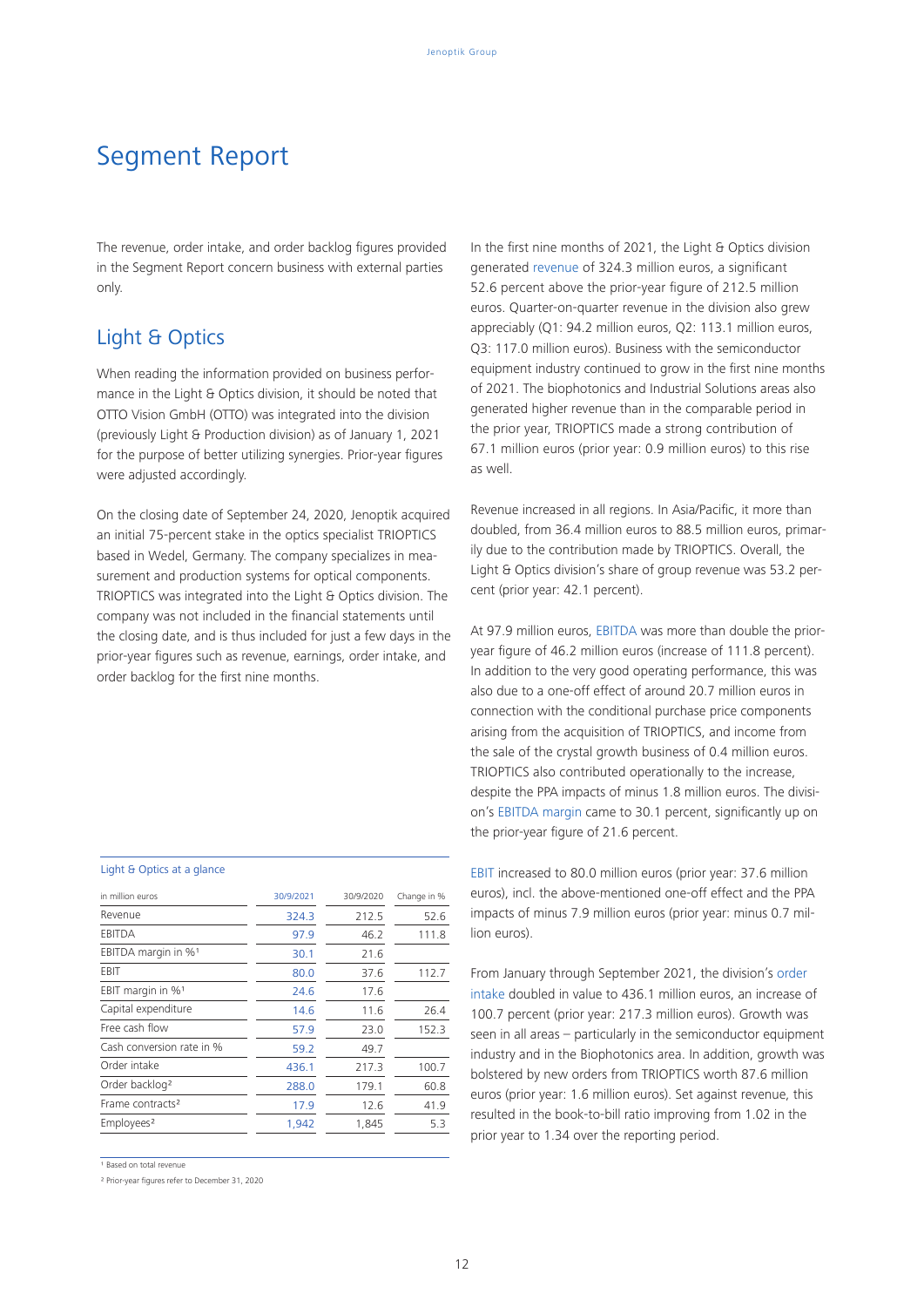Thanks to the strong order intake, the order backlog at the end of September 2021 significantly exceeded the year-end 2020 level, and was worth 288.0 million euros (31/12/2020: 179.1 million euros).

In the light of the very good business performance and TRIOPTICS' contribution, the free cash flow (before interest and taxes) increased sharply to 57.9 million euros (prior year: 23.0 million euros). The cash conversion rate grew from 49.7 percent in the prior-year period to 59.2 percent at the end of September 2021, despite the non-cash income included in the EBITDA item.

In the light of rising demand for optics and sensors for the semiconductor industry, Jenoptik is planning to expand its manufacturing capacities, and invest in a state-of-the-art production building and a new office complex in Dresden. For this purpose, the Group acquired a 24,000-squaremeter plot of land at the Airportpark Dresden industrial park in May 2021. Construction is due to commence in the second half of 2022, with production at the new factory to begin in early 2025.

In early July 2021, Jenoptik announced that the Group had concluded an agreement for the sale of its crystal growth business (2020 revenue of around 6 million euros) to Hellma Materials, thereby allowing it to continue to focus its business on photonic applications. The closing date was August 31, 2021.

With the signing of the agreement to acquire Berliner Glas Medical and SwissOptic in mid October Jenoptik boosts its global photonics business. Jenoptik will acquire from Berliner Glas GmbH, a wholly-owned subsidiary of ASML Holding N.V., 100-percent stakes in

- BG Medical Applications GmbH ("Berliner Glas Medical"), a supplier of high-precision and custom optical components for the medical technology industry based in Berlin,
- SwissOptic AG, a specialist in the development and manufacture of optical components and assemblies, primarily for the medical technology, semiconductor, and metrology industries based in Heerbrugg/Switzerland, and
- the Chinese company SwissOptic Co., Ltd., based in Wuhan/China (together with SwissOptic AG, "SwissOptic").

In addition to accelerating growth and sharpening Jenoptik's focus on photonics, the acquisition will enable the Group to expand its global presence in attractive markets, especially the semiconductor and medical technology industries, and boost its product and technology portfolio. The acquired companies are expected to contribute around 130 million euros of revenue in 2022. In the coming years, revenue is expected to grow at a low double-digit percentage rate, with an attractive margin. Combined, Berliner Glas Medical and SwissOptic employ around 500 people worldwide. The total purchase price is approximately 300 million euros, and closing is expected in the fourth quarter of 2021.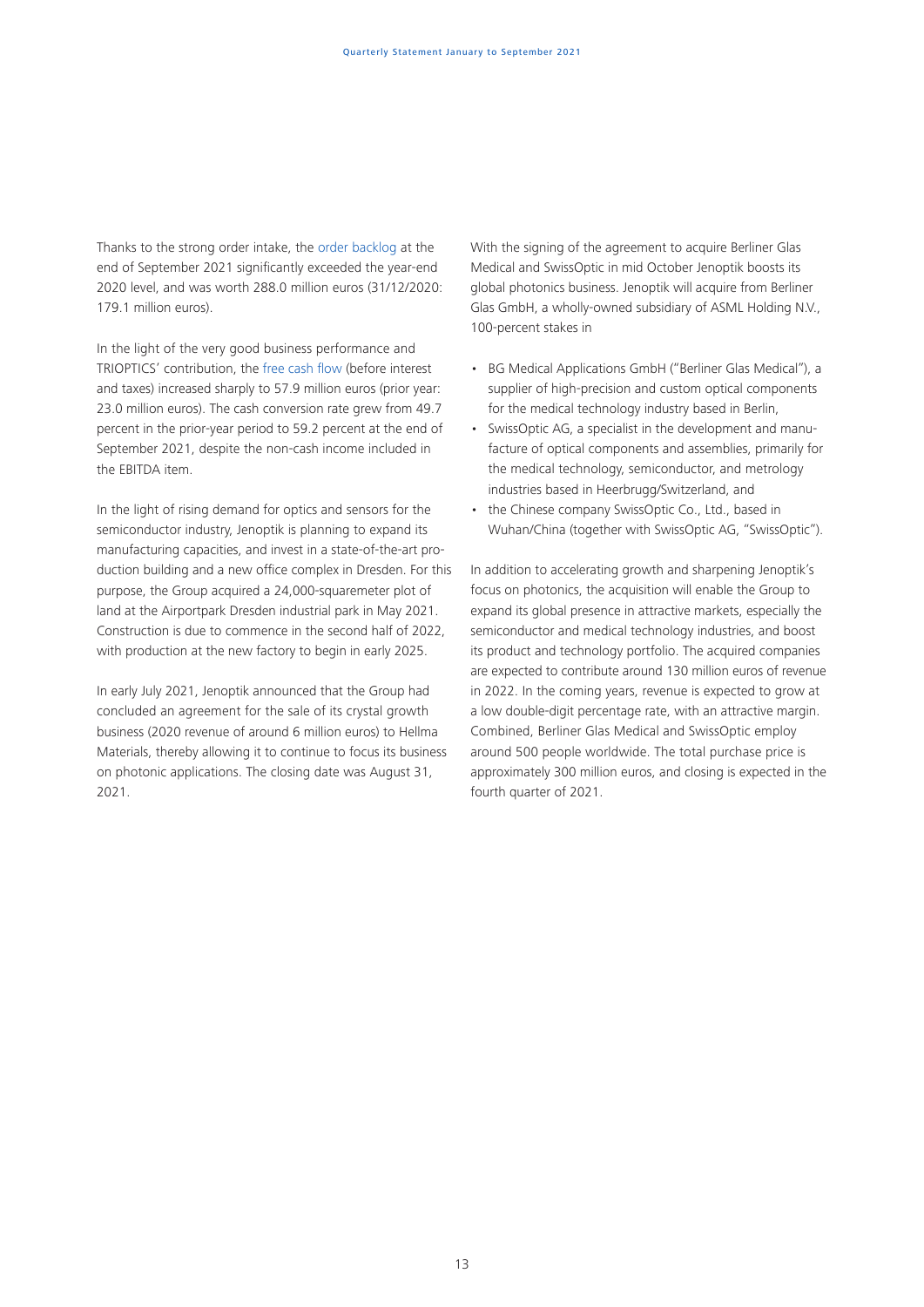## Light & Production

When reading the information provided on business performance in the Light & Production division, it should be noted that OTTO was integrated into the Light & Optics division as of January 1, 2021. Prior-year figures were adjusted accordingly.

In the Light & Production division, signs of recovery in the automotive industry have become particularly apparent in recent months. Despite this, the impacts of the coronavirus pandemic from the prior year, especially the lower order backlog at the beginning of 2021, have not yet been fully overcome.

In the period from January through September 2021, the division generated revenue of 121.3 million euros, 4.3 percent more than in the same period of the prior year (prior year: 116.3 million euros). The Laser Processing area saw significant growth, while Metrology and Automation & Integration posted only minor increases.

The Light & Production division generated higher revenue in the Americas and the Asia/Pacific region, while revenue in Europe was below the prior-year level. The division's share of group revenue fell to 19.9 percent (prior year: 23.0 percent).

EBITDA in the division increased to 12.6 million euros over the reporting period (prior year: 4.6 million euros), with impacts related to the Covid-19 pandemic and the restructuring and cost-cutting measures implemented in the 2020 fiscal year, income of 3.6 million euros from the sale of the metrology

### Light & Production at a glance in million euros 30/9/2021 30/9/2020 Change in % Revenue 121.3 116.3 4.3 EBITDA 12.6 4.6 174.2 EBITDA margin in %<sup>1</sup> 10.4 4.0 EBIT  $4.4 - 4.4$  n/a EBIT margin in %<sup>1</sup>  $\overline{3.6}$  - 3.8 Capital expenditure  $2.1$   $3.2$   $-35.6$ Free cash flow  $-14.5 -2.4 -506.8$ Cash conversion rate in %  $\sqrt{0}$   $\sqrt{0}$   $\sqrt{0}$   $\sqrt{0}$ Order intake 143.6 119.0 20.7 Order backlog² 96.0 74.7 28.5 Employees<sup>2</sup> 869 1,040 – 16.4

<sup>1</sup> Based on total revenue

² Prior-year figures refer to December 31, 2020

business for grinding machines, and a one-off effect of around 4.9 million euros in connection with the conditional purchase price components arising from the acquisition of INTEROB all making positive contributions. In the prior year, the EBITDA item included restructuring costs. The EBITDA margin improved from 4.0 percent in the prior-year period to 10.4 percent in the first nine months of 2021.

EBIT came to 4.4 million euros (prior year: minus 4.4 million euros), incl. PPA impacts of minus 3.9 million euros arising from the acquisitions of Prodomax, INTEROB, and Five Lakes Automation (prior year: minus 4.9 million euros).

Improved sentiment in the automotive industry, the key sector for the Light & Production division, was reflected in its order intake. In the first nine months of 2021, the value of the order intake rose on the low prior-year figure, which was strongly affected by the Covid-19 pandemic, to 143.6 million euros (prior year: 119.0 million euros), an increase of 20.7 percent. In the period covered by the report, the division received several orders for its Automation & Integration business in North America, worth a total of over 40 million US dollars. The orders from automotive customers in the Tier 1 segment include automation lines producing structural assemblies for several major car manufacturers. Over the reporting period, the bookto-bill ratio of 1.18 was considerably up on the prior-year figure of 1.02.

As a result of the strong increase in order intake, the division's order backlog at the end of the reporting period was also significantly up on the figure at the end of 2020, at 96.0 million euros (31/12/2020: 74.7 million euros).

Despite improved earnings before tax, the strong build-up of working capital in conjunction with the commencement of work on projects, the non-cash income included in earnings, and the reduction of provisions led to a decrease in the free cash flow (before interest and taxes) to minus 14.5 million euros (prior year: minus 2.4 million euros).

As part of focusing the metrology business, Jenoptik announced in early July 2021 that an agreement had been reached with Marposs to sell its non-optical process metrology business for grinding machines (2020 revenue of around 7 million euros). The closing date was July 30, 2021.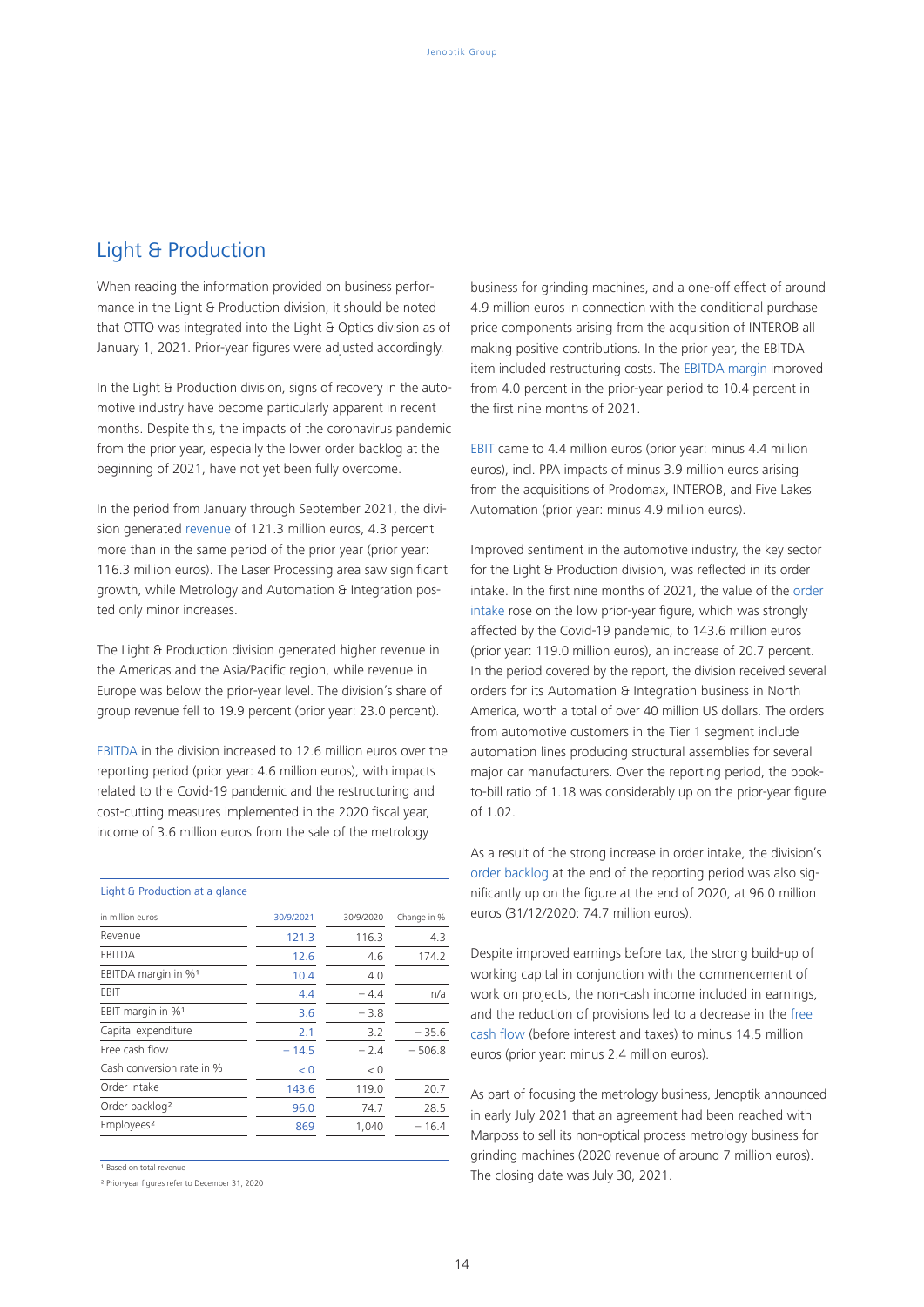## Light & Safety

Business in the Light & Safety division is predominantly projectbased. This resulted in an 11.9-percent decrease in revenue, to 72.3 million euros, in the first nine months of 2021 (prior year: 82.1 million euros). In the prior-year period, larger projects in the Americas and the Middle East/Africa had contributed to revenue, and both these regions declined in the present year. New orders came in later than originally expected, and there were pandemic-related delays in the supply of electronic components, especially in the first half-year, therefore fewer orders were processed and delivered than planned. Revenue in the third quarter was slightly up on the figures for the two prior quarters – Q1: 19.2 million euros, Q2: 23.6 million euros, Q3: 29.5 million euros. The division's share of group revenue fell to 11.9 percent (prior year: 16.3 percent).

The decline in revenue was also reflected in the division's profitability. Over the reporting period, EBITDA decreased to 8.6 million euros (prior year: 13,5 million euros). In line with revenue trends, it also improved over the first nine months, with EBITDA in the third quarter exceeding the figures for both prior quarters Q1: 0.2 million euros, Q2: 3.2 million euros, Q3: 5.3 million euros. Over the reporting period, the EBITDA margin fell appreciably, from 16.5 percent to 11.9 percent.

The division's order intake is subject to typical fluctuations in project business, and from January through September 2021 saw a strong rise to 86.7 million euros (prior year: 66.1 million euros). The book-to-bill ratio increased to 1.20 (prior year: 0.81), also reflecting lower revenue.

In early 2021, Light & Safety received several orders for traffic safety technology in North America, in total worth around 20 million euros. The orders were awarded as part of "Vision Zero," a multinational traffic safety project that aims to drastically reduce the number of traffic accidents and deaths or serious injuries on the roads. These orders will contribute to revenue as early as this year.

The division's order backlog grew by 33.5 percent to a value of 61.4 million euros (31/12/2020: 46.0 million euros).

Significantly lower earnings before tax and a strong rise in inventories (see the Risk chapter) resulted in a lower free cash flow (before interest and taxes) of minus 11.9 million euros (prior year: 7.4 million euros).

### Light & Safety at a glance

| in million euros                | 30/9/2021 | 30/9/2020 | Change in % |
|---------------------------------|-----------|-----------|-------------|
| Revenue                         | 72.3      | 82.1      | $-11.9$     |
| EBITDA                          | 8.6       | 13.5      | $-36.1$     |
| EBITDA margin in % <sup>1</sup> | 11.9      | 16.5      |             |
| EBIT                            | 3.5       | 8.3       | $-57.8$     |
| EBIT margin in % <sup>1</sup>   | 4.8       | 10.1      |             |
| Capital expenditure             | 5.2       | 3.1       | 70.4        |
| Free cash flow                  | $-11.9$   | 7.4       | n/a         |
| Cash conversion rate in %       | < 0       | 54.8      |             |
| Order intake                    | 86.7      | 66.1      | 31.1        |
| Order backlog <sup>2</sup>      | 61.4      | 46.0      | 33.5        |
| Frame contracts <sup>2</sup>    | 29.3      | 8.9       | 229.1       |
| Employees <sup>2</sup>          | 496       | 489       | 1.4         |
|                                 |           |           |             |

1 Based on total revenue

² Prior-year figures refer to December 31, 2020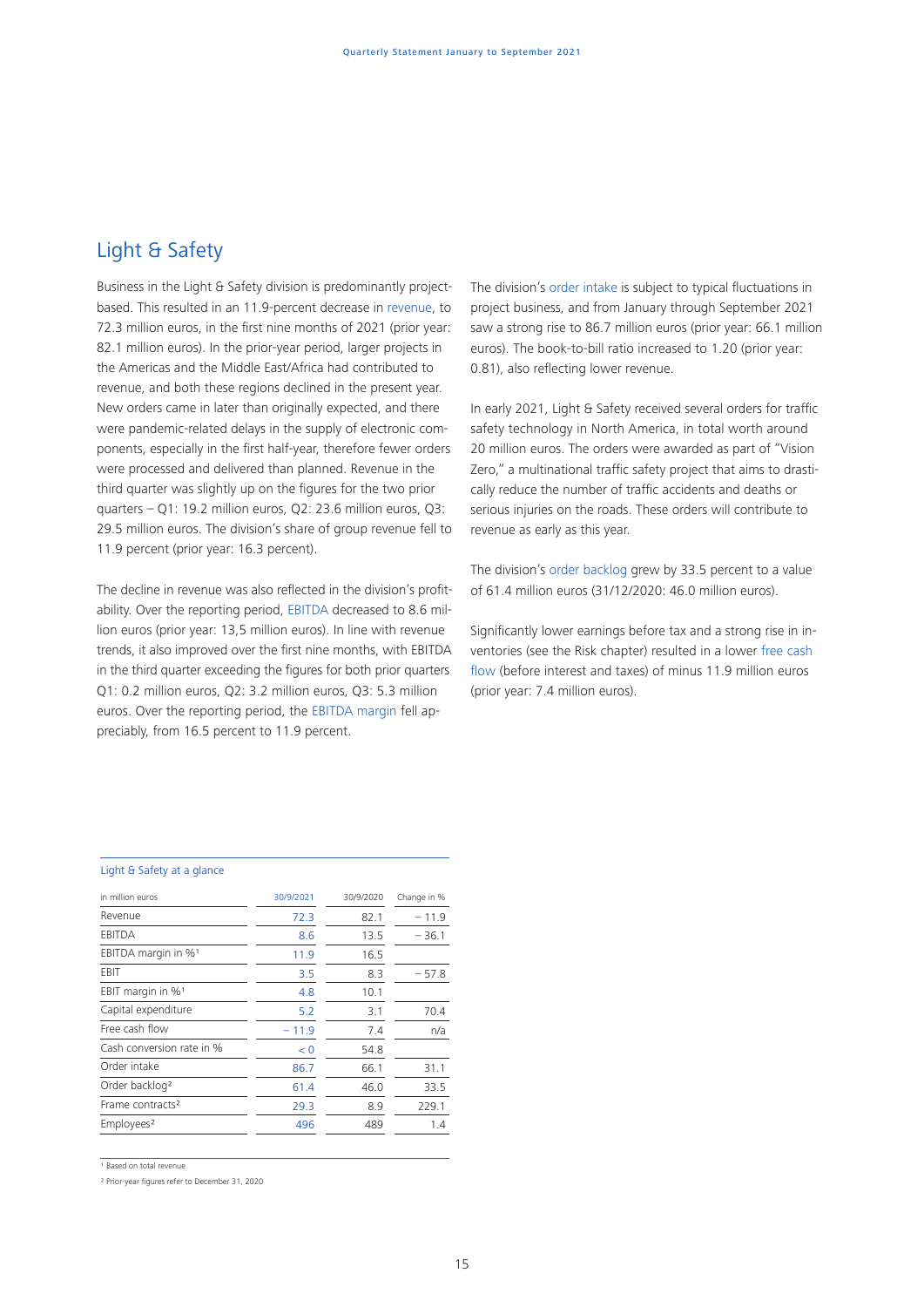### **VINCORION**

In the first nine months of 2021, VINCORION generated revenue of 89.8 million euros, thereby only just falling short of the prior-year figure of 91.0 million euros. While demand in the Ground Based Air Defense area and in the rail market declined, the Aviation area posted growth compared to the prior-year period, which had been hit particularly hard by the coronavirus crisis. Revenue in the Land & Naval Systems area was on a par with the prior year.

On a regional basis, VINCORION achieved its strongest growth in Europe (incl. Germany), where revenue increased to 70.4 million euros (prior year: 67.6 million euros). By contrast, and in line with project volumes, revenue was down in the Middle East/Africa region. The division's share of group revenue from 18.0 percent to 14.7 percent.

Cost-cutting measures were also implemented at VINCORION, and together with the product mix they helped to improve the operating result, with EBITDA in the reporting period increasing to 10.5 million euros, compared to 6.9 million euros in the prior year. The EBITDA margin improved from 7.5 percent in the prior year to a present 11.6 percent.

Project postponements and weaker business in the Aviation unit due to the pandemic led to a significant fall in the order intake for the reporting period, to a value of 91.5 million euros (prior year: 105.2 million euros). The division's book-to-bill ratio reduced to 1.02, compared with 1.16 in the prior year.

In the second quarter, VINCORION received an order to supply 100 hydraulic rescue hoist systems for military transport helicopters. The order is worth around 11.5 million euros, staggered until 2028. Deliveries commenced in the third quarter of 2021.

As a result of the relatively stable book-to-bill ratio, VINCORION's order backlog remained at a high level of 169.7 million euros (31/12/2020: 160.3 million euros).

With higher EBITDA and a lower build-up of inventories, the free cash flow (before interest and taxes) improved to 6.6 million euros (prior year: minus 3.4 million euros).

#### VINCORION at a glance

| in million euros             | 30/9/2021 | 30/9/2020 | Change in % |
|------------------------------|-----------|-----------|-------------|
| Revenue                      | 89.8      | 91.0      | $-1.4$      |
| <b>EBITDA</b>                | 10.5      | 6.9       | 52.4        |
| EBITDA margin in %1          | 11.6      | 7.5       |             |
| EBIT                         | 5.1       | 1.7       | 206.2       |
| EBIT margin in %1            | 5.7       | 1.8       |             |
| Capital expenditure          | 8.8       | 6.1       | 43.9        |
| Free cash flow               | 6.6       | $-3.4$    | n/a         |
| Cash conversion rate in %    | 62.8      | < 0       |             |
| Order intake                 | 91.5      | 105.2     | $-13.1$     |
| Order backlog <sup>2</sup>   | 169.7     | 160.3     | 5.9         |
| Frame contracts <sup>2</sup> | 18.4      | 20.8      | $-11.3$     |
| Employees <sup>2</sup>       | 723       | 775       | $-6.7$      |

**Based on total revenue** 

² Prior-year figures refer to December 31, 2020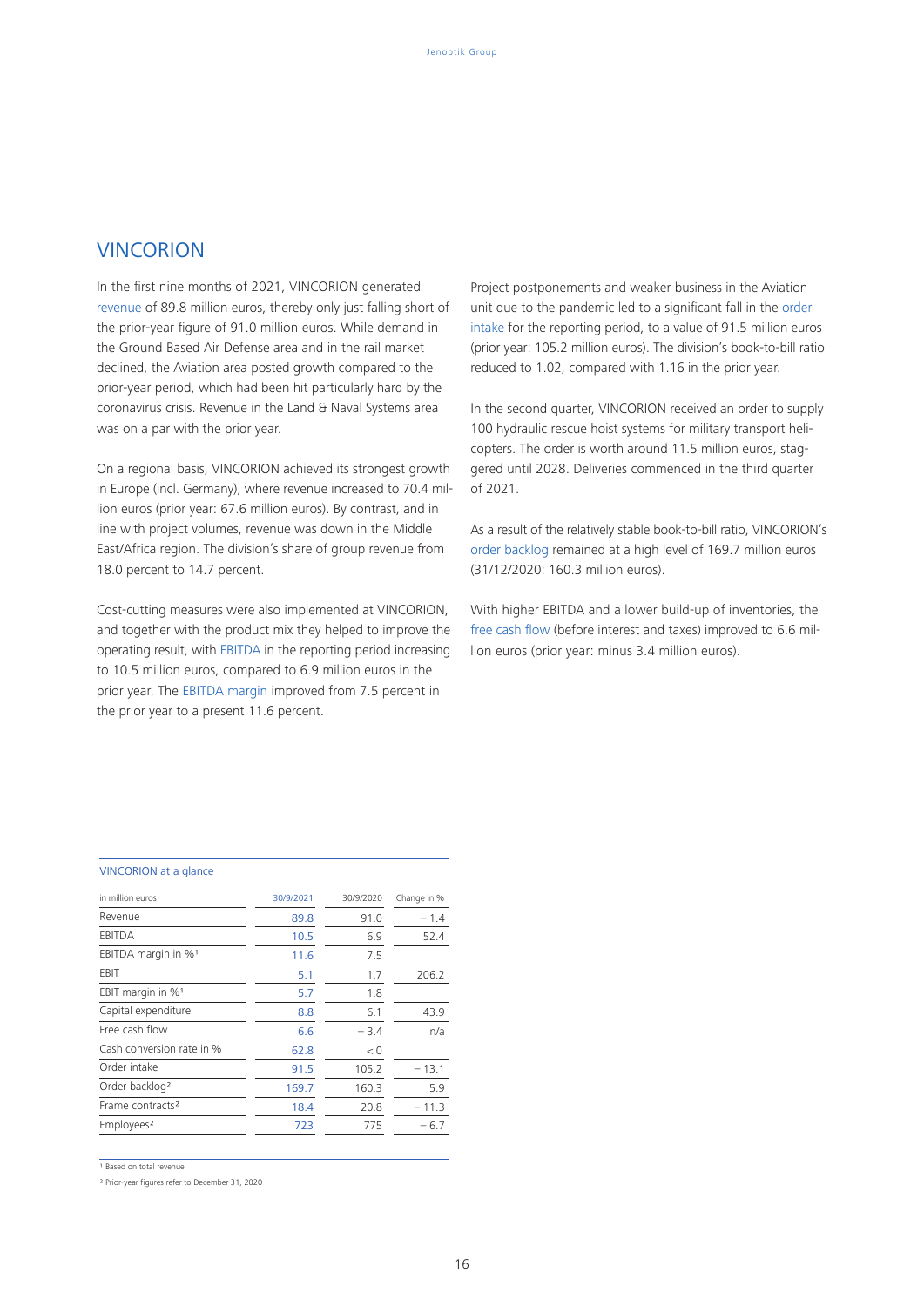## Opportunity and Risk Report

Within the framework of the reporting on risk and opportunity management, we refer to the details on pages 133ff. of the 2020 Annual Report published in March 2021 and, with regard to the ongoing challenges associated with the pandemic in our VINCORION and Light & Production divisions, to our Quarterly Statement for the first quarter of 2021.

The spread of Covid-19 disease (e.g. mutations) and the potential resulting action to contain the pandemic may continue to have an impact on Jenoptik's business activities.

Our entire business remains subject to risks in the supply chain resulting from a range of stress factors, but these factors are currently being closely monitored and managed. In our Light & Optics division, for example, these are attributable to accelerated growth in the semiconductor market and high levels of associated demand for raw materials and intermediate products, as well as the increasing demands placed on our suppliers as technology evolves. All parts of our business remain exposed to risk regarding the ongoing supply of electronic and, to some extent, plastic components. Similarly, the currently limited production of magnesium in China may lead to delivery, stoppage, or price risks in the supply of aluminum components in our indirect supply chain. At the present time, however, these factors can be managed through close coordination between production, purchasing, and suppliers.

A key focus of our procurement strategy is on safeguarding the supply chain in the Light & Safety division for the long term, as component swaps may require a renewed technical approval process, the duration of which we cannot influence.

The easing of coronavirus restrictions offers opportunities for our business activities, such as customer service and visits, trade show participation, and international travel. It is still not possible to provide a conclusive assessment of the risks posed to Jenoptik by the further course of the pandemic.

There were no other major changes in the opportunities and risks described in the report during the course of the first three quarters of 2021.

At present, no risks have been identified that, either individually or in combination with other risks, could jeopardize the continued existence of the company.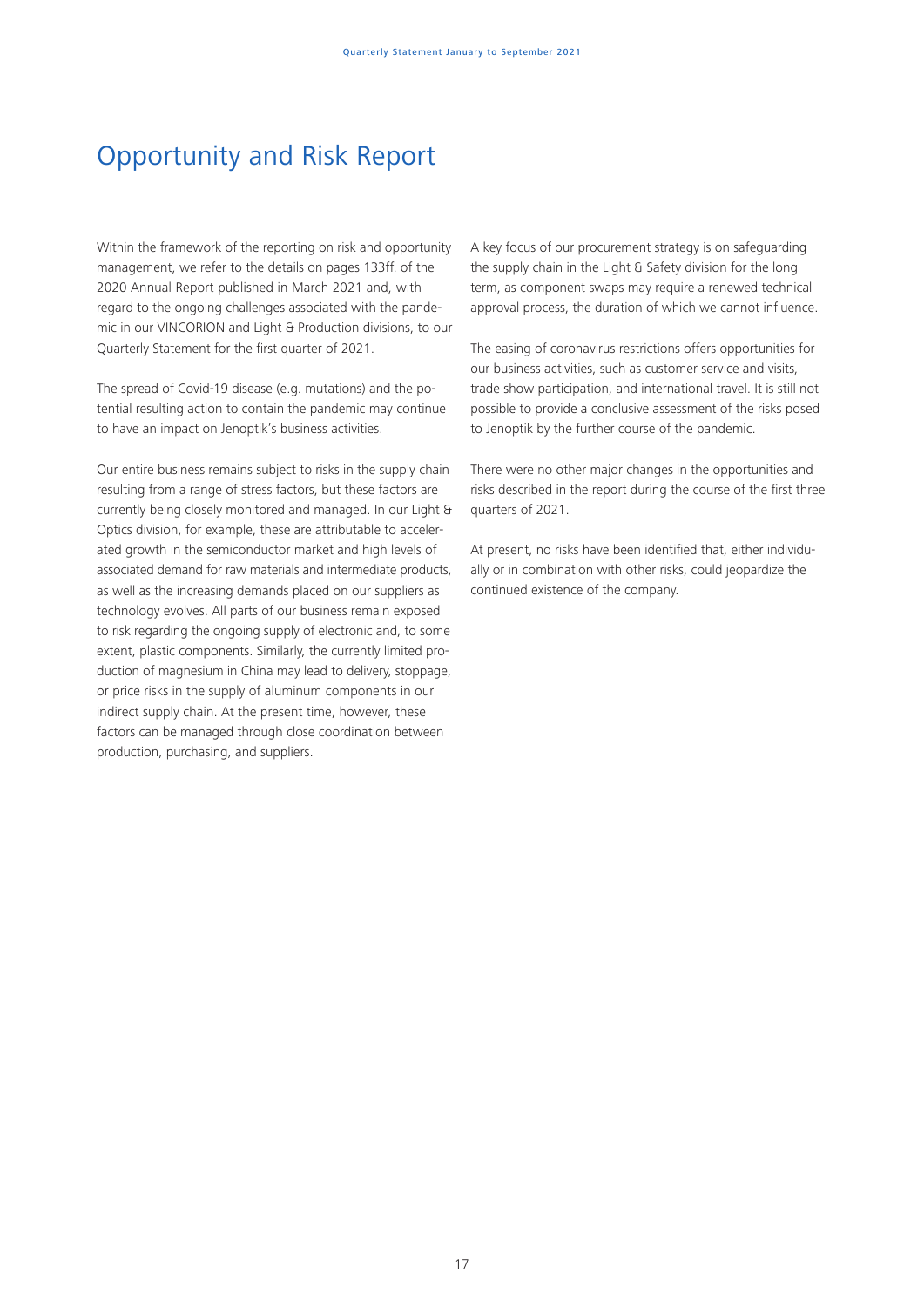## Forecast Report

### Future Development of Business

The Jenoptik Group remains committed to pursuing its goal of securing profitable growth in the medium and long term. This will be aided by an expansion of the international business, the resultant economies of scale, higher margins from an optimized product mix, increasing service business, and improved cost discipline. In part due to the debenture bonds placed in March 2021, Jenoptik enjoys a good asset position and a viable financing structure, giving the company room for maneuver to finance both organic and inorganic growth through potential acquisitions.

The signing of the agreement to acquire Berliner Glas Medical and the SwissOptic companies strengthens Jenoptik's global, rapidly growing photonics business. The acquisition will allow the Group to significantly expand its highly attractive medical technology business and further boost its semiconductor equipment business. It will also contribute to accelerate Jenoptik's growth and strengthen its focus on photonics. In the coming years, revenue in the acquired companies is expected to grow at a low double-digit percentage rate, with an attractive margin profile.

Jenoptik is a diversified company with its three photonics divisions and its mechatronics business, and also has a wellbalanced portfolio of products and services that ensure stability during crises and help the company to offset fluctuations. Business performance continues to develop at disparate rates in the various sectors and divisions. In recent months and also at present, the semiconductor equipment business is performing highly admirably and is set to continue doing so as digitization increases. A significant recovery after the pandemic-related decline in the prior year can be seen in the biophotonics sector. By contrast, rapid recovery is still not expected in the aviation industry.

The structural adjustment and portfolio management projects launched in 2020 are already showing results, and are expected to take full effect in the 2022 fiscal year, helping to accelerate growth and improve the Group's profitability.

In the first nine months of 2021, the Jenoptik Group posted an order intake, revenue, and EBITDA significantly up on the prior-year figures. The main contributor to this rise was the Light & Optics division, particularly in the above-mentioned areas, and TRIOPTICS, which was consolidated for the first time. TRIOPTICS will increase its revenue by at least 20 percent in the current fiscal year and achieve an EBITDA margin well above the Group average. There were also signs of recovery in the automotive industry. Based on the results achieved from January through September 2021, the Executive Board has confirmed the raised guidance it issued in July 2021. For the 2021 fiscal year, it is expecting revenue to come in at between 880 and 900 million euros (prior year: 767.2 million euros), with an EBITDA margin (EBITDA – earnings before interest, taxes, depreciation, and amortization, including impairment losses and reversals) of between 19.0 and 19.5 percent (prior year: 14.6 percent).

All statements on the future development of the business situation have been made on the basis of current information available at the time the report was prepared. A variety of known and unknown risks, uncertainties, and other factors (e.g. portfolio changes) may cause the actual results, the financial situation, the development, or the performance of the company to diverge significantly from the information provided here.

Jena, November 9, 2021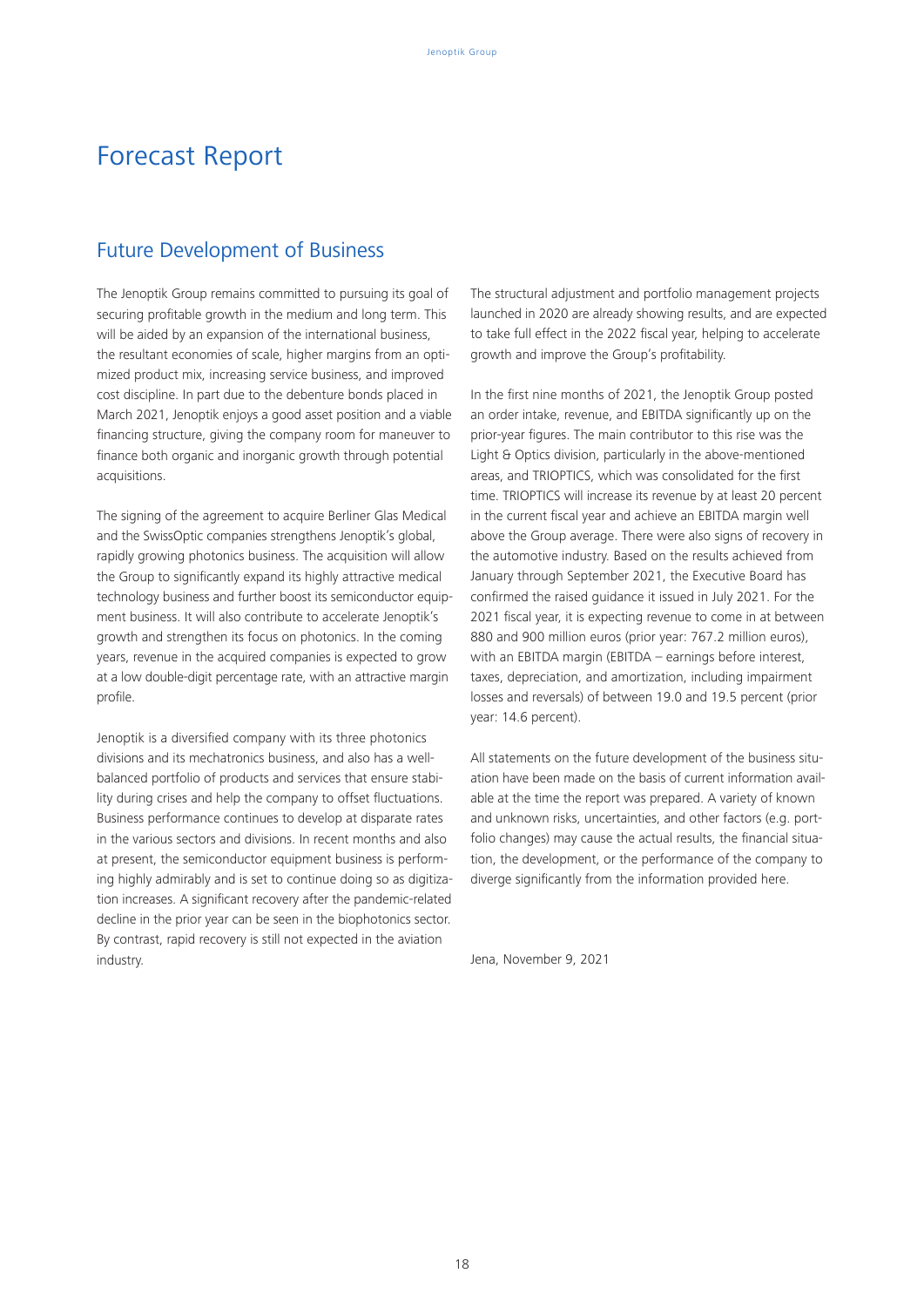# Consolidated Statement of Comprehensive Income

## Consolidated Statement of Income

| in thousand euros                                 | 1/1 to 30/9/2021 | 1/1 to 30/9/2020 | 1/7 to 30/9/2021 | 1/7 to 30/9/2020 |
|---------------------------------------------------|------------------|------------------|------------------|------------------|
| Revenue                                           | 609,219          | 505,041          | 219,953          | 176,066          |
| Cost of sales                                     | 414.846          | 336,166          | 149,883          | 116,846          |
| Gross profit                                      | 194,372          | 168,875          | 70,070           | 59,220           |
| Research and development expenses                 | 30,496           | 31,796           | 9,962            | 9,662            |
| Selling expenses                                  | 71,159           | 61,389           | 23,074           | 19,532           |
| General administrative expenses                   | 45,648           | 42,892           | 15,026           | 13,338           |
| Impairment gains and losses                       | $-620$           | 2,212            | 517              | 494              |
| Other operating income                            | 42,530           | 13,596           | 14,687           | 5,691            |
| Other operating expenses                          | 8,520            | 15,955           | 2,983            | 5,781            |
| EBIT                                              | 80,460           | 32,651           | 34,231           | 17,092           |
| Result from other investments                     | 476              | 1,554            | 189              | 169              |
| Financial income                                  | 2,835            | 3,585            | 89               | 861              |
| Financial expenses                                | 8,839            | 8,156            | 2,379            | 1,840            |
| <b>Financial result</b>                           | $-5,528$         | $-3,017$         | $-2,101$         | $-809$           |
| Earnings before tax                               | 74,932           | 29,634           | 32,130           | 16,283           |
| Income taxes                                      | $-8,701$         | $-5,200$         | $-3,644$         | $-2,418$         |
| Earnings after tax                                | 66,232           | 24,434           | 28,485           | 13,865           |
| Results from non-controlling interests            | 1,884            | 42               | 1,339            | $-7$             |
| Earnings attributable to shareholders             | 64,348           | 24,392           | 27,146           | 13,872           |
| Earnings per share in euros (undiluted = diluted) | 1.12             | 0.43             | 0.47             | 0.24             |

## Consolidated Comprehensive Income

| in thousand euros                                                                          | 1/1 to 30/9/2021 | 1/1 to 30/9/2020 | 1/7 to 30/9/2021 | 1/7 to 30/9/2020 |
|--------------------------------------------------------------------------------------------|------------------|------------------|------------------|------------------|
| Earnings after tax                                                                         | 66,232           | 24,434           | 28,485           | 13,865           |
| Items that will never be reclassified to profit or loss                                    | 4,183            | $-1,877$         | 875              | 80               |
| Actuarial gains / losses arising from the valuation of pensions and<br>similar obligations | 5,489            | $-502$           | 1,199            | 80               |
| Equity instruments measured at fair value through<br>other comprehensive income            | 0                | $-1,375$         | 0                | $\mathbf 0$      |
| Income taxes                                                                               | $-1,306$         |                  | $-323$           | $\circ$          |
| Items that are or may be reclassified to profit or loss                                    | 10,029           | $-6,344$         | 1,800            | $-1,824$         |
| Cash flow hedges                                                                           | $-2,381$         | 2,245            | $-997$           | 2,576            |
| Foreign currency exchange differences                                                      | 12,544           | $-8,911$         | 2,652            | $-4,092$         |
| Income taxes                                                                               | $-134$           | 323              | 145              | $-307$           |
| Total other comprehensive income                                                           | 14,212           | $-8,220$         | 2,676            | $-1,743$         |
| Total comprehensive income                                                                 | 80,444           | 16,213           | 31,161           | 12,122           |
| Thereof attributable to:                                                                   |                  |                  |                  |                  |
| Non-controlling interests                                                                  | 2,244            | 134              | 1,508            | 109              |
| Shareholders                                                                               | 78,200           | 16,080           | 29,652           | 12,013           |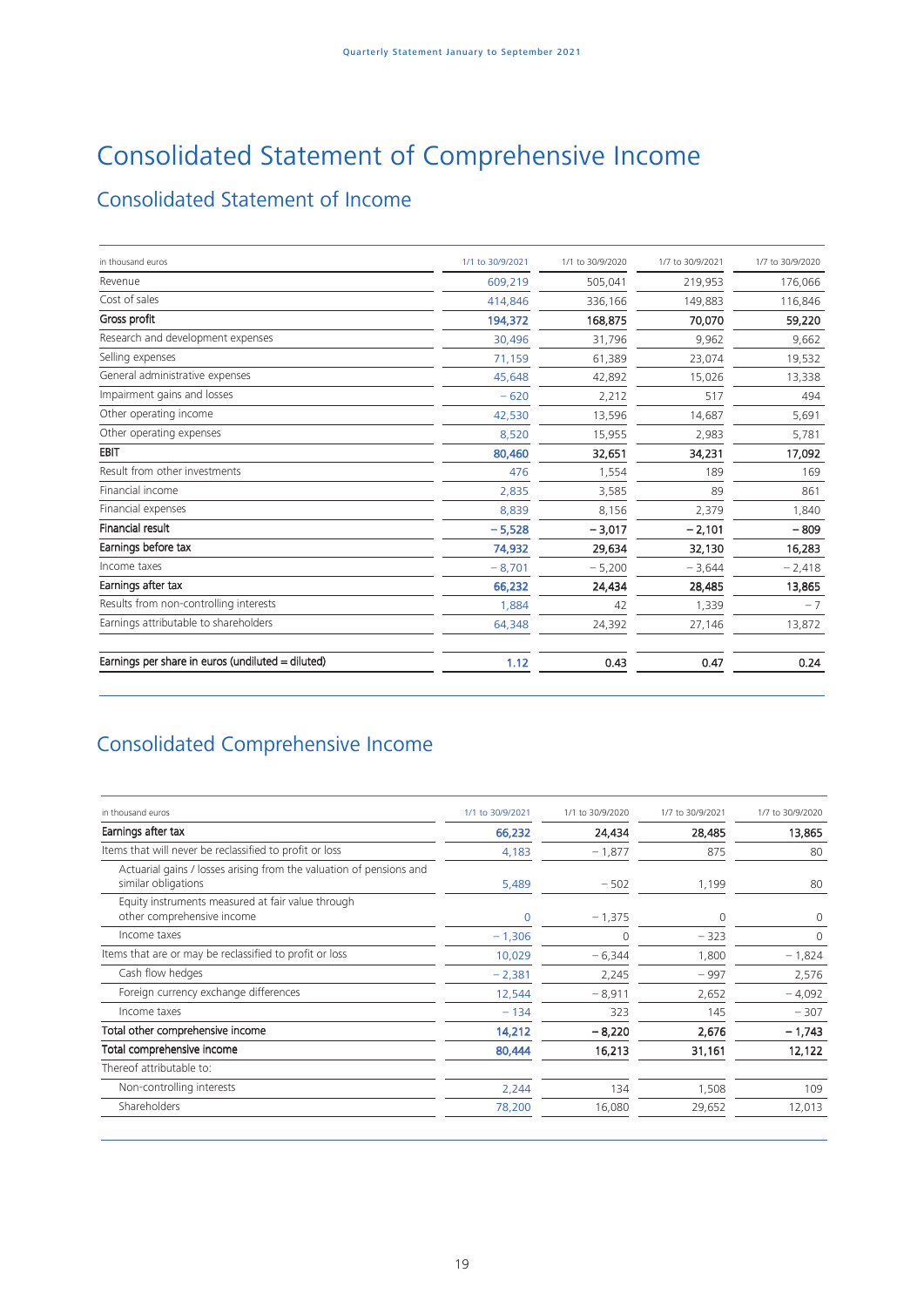# Consolidated Statement of Financial Position

| Assets in thousand euros                          | 30/9/2021 | 31/12/2020 | Change    | 30/9/2020 |
|---------------------------------------------------|-----------|------------|-----------|-----------|
| Non-current assets                                | 852,067   | 848,943    | 3,124     | 864,417   |
| Intangible assets                                 | 491,996   | 487,075    | 4,921     | 497,007   |
| Property, plant and equipment                     | 263,288   | 263,499    | $-211$    | 266,906   |
| Investment property                               | 4,179     | 4,175      | 4         | 4,197     |
| Investments accounted for using the equity method | 14,112    | 13,410     | 703       | 13,527    |
| Financial investments                             | 2,831     | 2,926      | $-94$     | 2,871     |
| Other non-current assets                          | 4,059     | 3,276      | 782       | 2,817     |
| Deferred tax assets                               | 71,601    | 74,583     | $-2,982$  | 77,093    |
| Current assets                                    | 786,762   | 489,900    | 296,862   | 504,143   |
| Inventories                                       | 233,092   | 191,406    | 41,686    | 217,804   |
| Current trade receivables                         | 119,492   | 138,010    | $-18,518$ | 115,344   |
| Contract assets                                   | 86,039    | 74,735     | 11,304    | 69,483    |
| Other current financial assets                    | 10,956    | 6,492      | 4,463     | 2,740     |
| Other current non-financial assets                | 14,391    | 10,958     | 3,433     | 15,710    |
| Current financial investments                     | 685       | 4,894      | $-4,209$  | 4,198     |
| Cash and cash equivalents                         | 322,108   | 63,405     | 258,703   | 78,864    |
| <b>Total assets</b>                               | 1,638,829 | 1,338,843  | 299,986   | 1,368,560 |

| Equity and liabilities in thousand euros | 30/9/2021 | 31/12/2020 | Change    | 30/9/2020 |
|------------------------------------------|-----------|------------|-----------|-----------|
| Equity                                   | 753,792   | 689,391    | 64,401    | 675,426   |
| Share capital                            | 148,819   | 148,819    | 0         | 148,819   |
| Capital reserve                          | 194,286   | 194,286    | 0         | 194,286   |
| Other reserves                           | 398,559   | 334,668    | 63,890    | 318,733   |
| Non-controlling interests                | 12,128    | 11,618     | 511       | 13,588    |
| Non-current liabilities                  | 517,974   | 233,029    | 284,945   | 454,118   |
| Pension provisions                       | 26,306    | 35,178     | $-8,872$  | 31,145    |
| Other non-current provisions             | 18,860    | 17,039     | 1,821     | 18,661    |
| Non-current financial debt               | 460,822   | 138,410    | 322,412   | 304,951   |
| Other non-current liabilities            | 2,607     | 29,545     | $-26,937$ | 84,941    |
| Deferred tax liabilities                 | 9,379     | 12,858     | $-3,479$  | 14,421    |
| <b>Current liabilities</b>               | 367,062   | 416,423    | $-49,360$ | 239,017   |
| Tax provisions                           | 6,375     | 2,624      | 3,751     | 3,470     |
| Other current provisions                 | 47,118    | 52,482     | $-5,364$  | 36,548    |
| Current financial debt                   | 71,195    | 130,871    | $-59,676$ | 20,374    |
| Current trade payables                   | 80,542    | 89,747     | $-9,205$  | 81,351    |
| Contract liabilities                     | 51,995    | 46,274     | 5,721     | 50,207    |
| Other current financial liabilities      | 86,079    | 75,327     | 10,752    | 26,547    |
| Other current non-financial liabilities  | 23,758    | 19,098     | 4,660     | 20,520    |
| Total equity and liabilities             | 1,638,829 | 1,338,843  | 299,986   | 1,368,560 |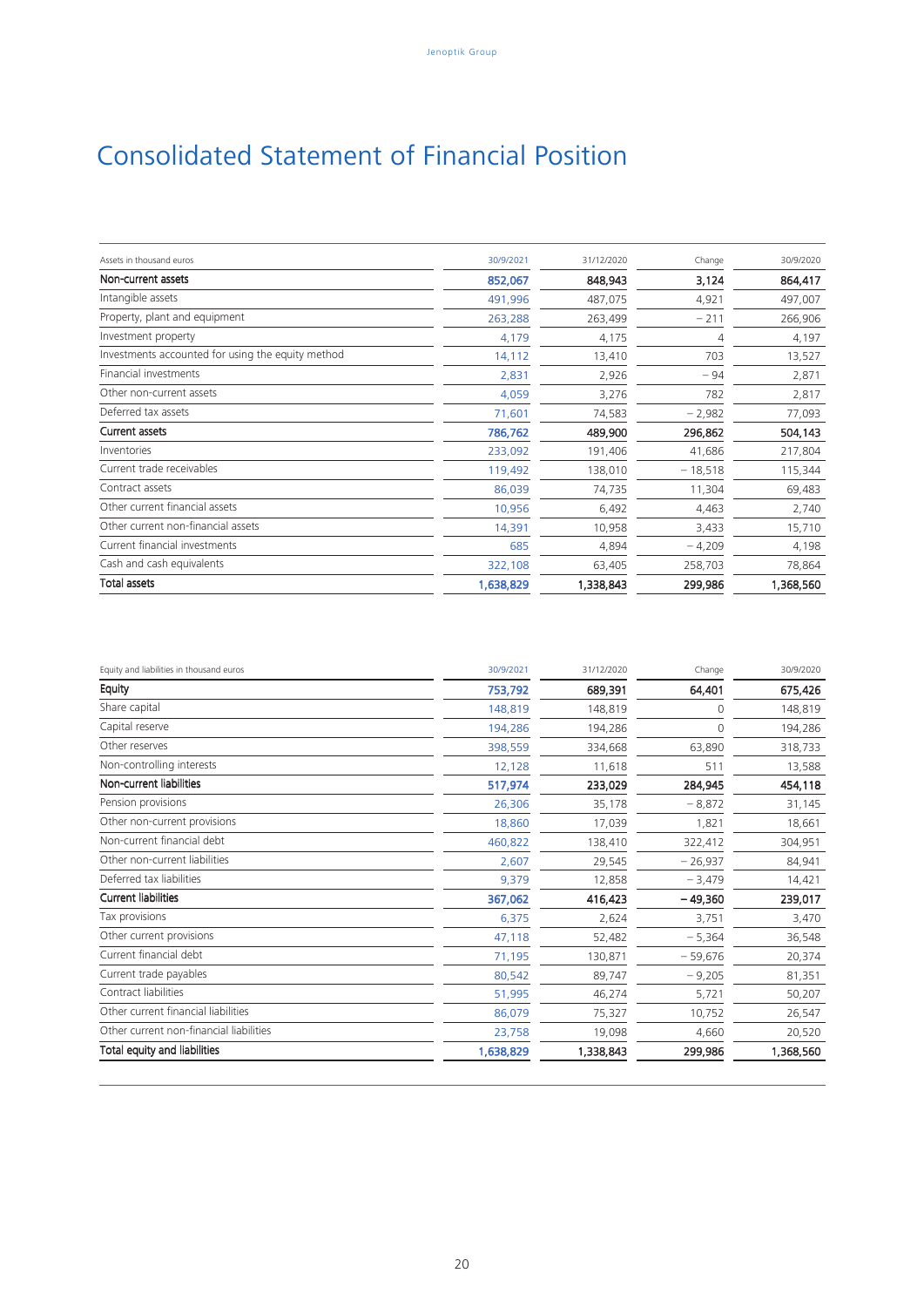# Consolidated Statement of Cash Flows

| in thousand euros                                                                                             | 1/1 to 30/9/2021 | 1/1 to 30/9/2020 | 1/7 to 30/9/2021 | 1/7 to 30/9/2020 |
|---------------------------------------------------------------------------------------------------------------|------------------|------------------|------------------|------------------|
| Earnings before tax                                                                                           | 74,932           | 29,634           | 32,130           | 16,283           |
| Financial income and expenses                                                                                 | 6,003            | 4,571            | 2,291            | 979              |
| Non-operating result from investments                                                                         | $-476$           | $\Omega$         | $-476$           | $\Omega$         |
| Depreciation and amortization                                                                                 | 40,757           | 34,290           | 13,308           | 11,698           |
| Impairment losses and reversals of impairment losses on fixed assets                                          | $\mathbf 0$      | $-292$           | $\mathbf 0$      | $\circ$          |
| Profit / loss from the disposal of fixed assets, subsidiaries and<br>other businesses                         | $-4,066$         | $-1,319$         | $-3,934$         | $-1,192$         |
| Other non-cash expenses / income                                                                              | $-27,098$        | $-939$           | $-7,426$         | 58               |
| Change in provisions                                                                                          | $-5,444$         | - 19,975         | 5,501            | $-1,611$         |
| Change in working capital                                                                                     | $-38,971$        | $-1,904$         | $-18,684$        | $-14,401$        |
| Change in other assets and liabilities                                                                        | 3,721            | $-2,772$         | $-4,599$         | $-5,311$         |
| Cash flows from operating activities before income tax payments                                               | 49,359           | 41,294           | 18,111           | 6,503            |
| Income tax payments                                                                                           | $-7,120$         | $-10,180$        | $-1,912$         | $-2,081$         |
| Cash flows from operating activities                                                                          | 42,239           | 31,114           | 16,199           | 4,422            |
| Capital expenditure for intangible assets                                                                     | $-11,637$        | $-11,097$        | $-3,646$         | - 4,269          |
| Proceeds from sale of property, plant and equipment                                                           | 334              | 2,405            | 73               | 2                |
| Capital expenditure for property, plant and equipment                                                         | $-20,341$        | $-19,172$        | $-8,379$         | $-4,803$         |
| Proceeds from sale of subsidiaries or other businesses net of<br>cash disposed                                | 7,710            | 0                | 7,710            | $\circ$          |
| Capital expenditure for acquisition of consolidated entities net of<br>cash acquired                          | $\mathbf 0$      | $-220,385$       | 0                | $-193,201$       |
| Proceeds from sale of financial assets within the framework of<br>short-term disposition                      | 197              | 89,900           | $\mathbf{0}$     | 64,900           |
| Capital expenditure for financial assets within the framework of<br>short-term disposition                    | $\mathbf 0$      | $-20,000$        | $\circ$          | $\circ$          |
| Proceeds from other financial investments                                                                     | 5,342            | 287              | 4,812            |                  |
| Capital expenditure for other financial investments                                                           | $-608$           | $-164$           | $-173$           | $-134$           |
| Interest received and other income                                                                            | 155              | 1,722            | 30               | 1,632            |
| Cash flows from investing activities                                                                          | $-18,849$        | $-176,505$       | 427              | $-135,871$       |
| Dividends paid to shareholders of the parent                                                                  | $-14,310$        | $-7,441$         | $\Omega$         | $-7,441$         |
| Dividends paid to non-controlling interests                                                                   | $-1,749$         | <sup>0</sup>     | $-1,626$         | $\Omega$         |
| Capital expenditure for acquisition of non-controlling interests                                              | $\Omega$         | $-1,711$         | $\Omega$         | $\Omega$         |
| Proceeds from loans                                                                                           | 406,373          | 178,168          | 268,033          | 164,999          |
| Repayments of loans                                                                                           | $-138,891$       | $-30,304$        | $-4,087$         | $-2,683$         |
| Payments for leases                                                                                           | $-10,161$        | $-8,829$         | $-3,483$         | $-2,836$         |
| Change in group financing                                                                                     | $-1,960$         | $-488$           | $-1,357$         | 1,342            |
| Interest paid and other expenses                                                                              | $-4,904$         | $-3,775$         | $-1,542$         | $-1,368$         |
| Cash flows from financing activities                                                                          | 234,399          | 125,619          | 255,939          | 152,014          |
| Change in cash and cash equivalents                                                                           | 257,789          | $-19,772$        | 272,565          | 20,564           |
| Effects of movements in exchange rates on cash held                                                           | 1,716            | $-429$           | 597              | $-289$           |
| Change in cash and cash equivalents due to changes in the scope of<br>consolidation and valuation adjustments | $-802$           | 40               | $-860$           | 12               |
| Cash and cash equivalents at the beginning of the period                                                      | 63,405           | 99,025           | 49,806           | 58,577           |
| Cash and cash equivalents at the end of the period                                                            | 322,108          | 78,864           | 322,108          | 78,864           |
|                                                                                                               |                  |                  |                  |                  |